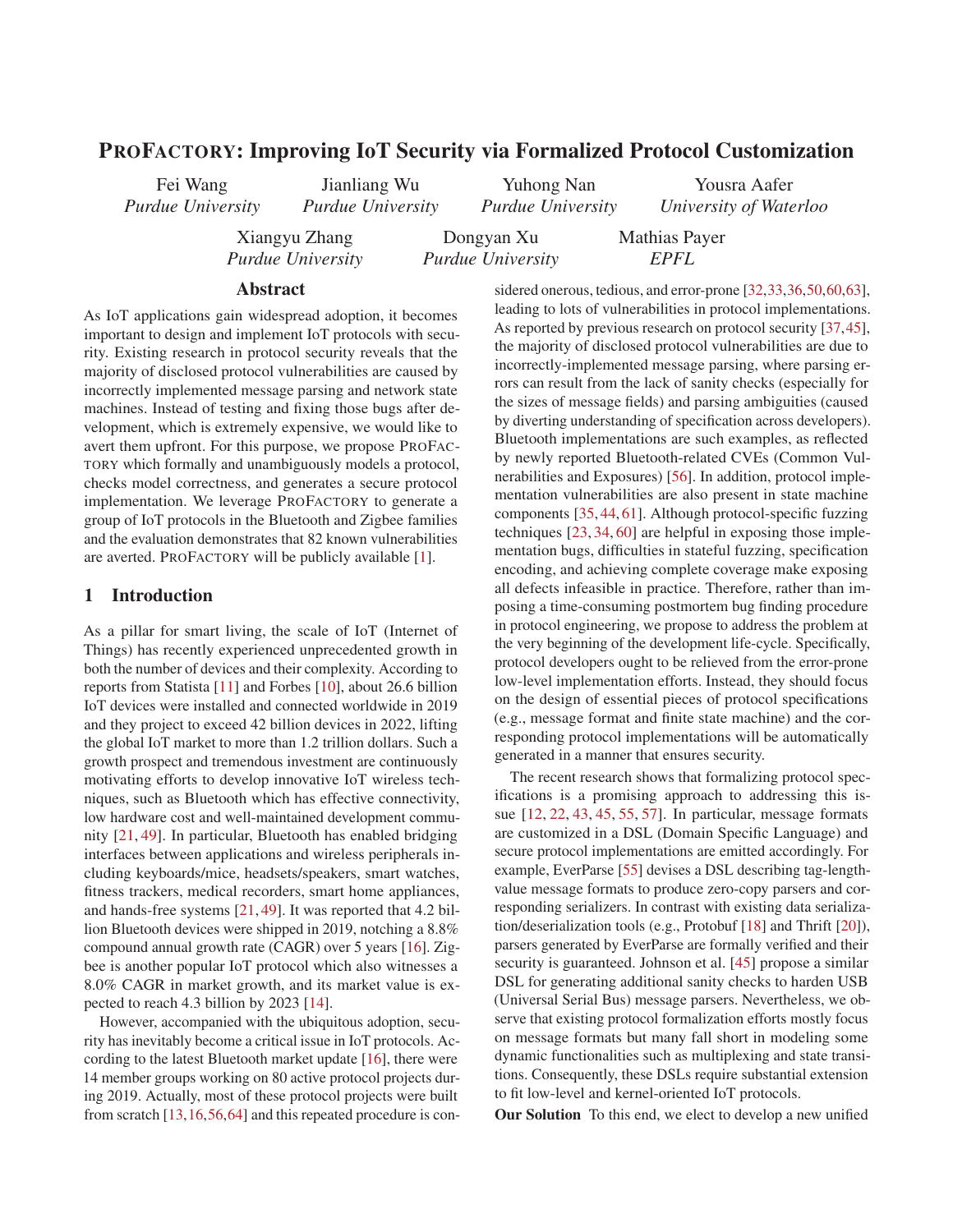DSL whose syntax can specify both protocol message formats and dynamic behaviors. We propose PROFACTORY to automatically generate secure low-level protocol implementations for Linux kernels from protocol specifications written in the DSL. It aims at facilitating protocol development, and eliminating message-parsing vulnerabilities and fundamental state-transition errors in protocol implementations. Currently, PROFACTORY targets code generation for IoT protocols in the Linux kernel including those in the Bluetooth and Zigbee families. It can be easily adapted for other protocols or production kernels as long as the platform-dependent interfaces and settings are available.

Specifically, PROFACTORY works as follows. First, a protocol is modeled/customized in our DSL. Then, symbolic model checking is performed to verify the model correctness (e.g., network state transitions are not vulnerable). After passing model checking, the customized protocol model is fed to the code generation engine to produce kernel-oriented protocol implementation which provides guarantees of being free from memory safety vulnerabilities (i.e., buffer overflow, invalid pointer dereference, memory leakage, use after free and double free) in message parsing and from concurrency control vulnerabilities (i.e., race and deadlock) in message multiplexing. Such guarantees are provided by the automatically generated sanity checking code, such as bound checks and input validation checks, and by applying automated verification tools to the generated code. Only if the protocol passes the model and implementation verification, should the implementation be integrated into the production kernel on both of the communication peers. Finally, the peers communicate through the customized protocol. We highlight our contributions in the following.

• We propose PROFACTORY, a novel system that realizes efficient and secure protocol customization. In PROFACTORY, developers formally and unambiguously model protocols in a DSL instead of natural languages and the models lead to the production of vulnerability-free implementations.

• We develop a type-based DSL that is closely coupled with protocol semantics. In our DSL, various protocol specifications such as message format, finite state machine and connection multiplexing can be well expressed by a number of abstract types.

• We develop a code generation engine, emitting kernel code without message-parsing errors according to the DSLdefined protocol model, where concurrency correctness and memory access safety of generated C codes are formally verified using VCC [2, 52] and Frama-C [17].

• We develop a symbolic model checker to capture potential bugs residing in protocol state transitions. Those bugs are abstracted as protocol property violations.

• We build a prototype of PROFACTORY and generate 8 protocols in Bluetooth and Zigbee. The evaluation demonstrates that PROFACTORY can help to avert 82 known vulnerabilities with low overhead in generated implementations.

## 2 Motivation

The increasing number of security issues in IoT protocol implementation motivates secure protocol customization. Generally, those issues can be divided into two categories, messageparsing vulnerabilities and state-transition errors. Next, we use two examples (one for each category) to illustrate how PROFACTORY can help avert them.

Motivating Example #1. This vulnerability (CVE-2017- 1000251) [8] resides in the L2CAP implementation of Linux BlueZ (kernel 4.13.1 and older) and it was disclosed in the Blueborne report [56], allowing a malicious Bluetooth user to launch a denial-of-service or remote-execution attack. In L2CAP, before data transmission, the two peers are required to negotiate a group of connection options (or parameters) and the negotiation is accomplished by exchanging two kinds of messages, *configuration request* and *configuration response*. If a configuration request from a peer cannot be accepted, the peer has to send a second request based on the response contents (e.g., copying the configurations indicated in the response to the second request).

Figure 1 elaborates the buggy code and its official patch (in blue) [9], where l2cap\_config\_rsp handles response events and l2cap\_parse\_conf\_rsp is for response parsing. At Line 4171, a local 64-byte buffer buf is allocated to hold the second request (as the previous request was pending, i.e., not accepted) and a loop (Line 3527–3537) is used to extract information from the response and emit the request body, where the parser invokes 12cap\_add\_conf\_opt to append a request option to buf. Before patching, since neither the response size nor the buffer boundary is checked, an attacker can craft a long response such that the buffer is overflowed when the large number of configuration options in the response are copied. From the perspective of protocol specification, the reason for such a buffer-overflow vulnerability is that the protocol is actually under-specified. In particular, the developer allocates 64 bytes (a magic number of bytes) for the request, indicating that there must exist an upper bound for the response size which is not explicitly respected by the emission loop, causing the vulnerability. Fortunately, such specification confusions can be eliminated by PROFACTORY in the protocol modeling stage.

In our DSL, the option group is modeled as a parameter list (see modeling details in Section 4), for which a maximum size must be specified. Hence, we have the upperbound check for the option group size. In addition, instead of manipulating bare buffers, PROFACTORY performs all the message-related operations on the well protected socket buffer data structure sk buff. This data structure allows convenient field appending or truncating through skb\_pull and skb put/skb push, and the kernel intrinsically performs all the needed boundary checks. Furthermore, the structure always maintains the current data length and hence the size of each message segment (e.g., the option group) can be strictly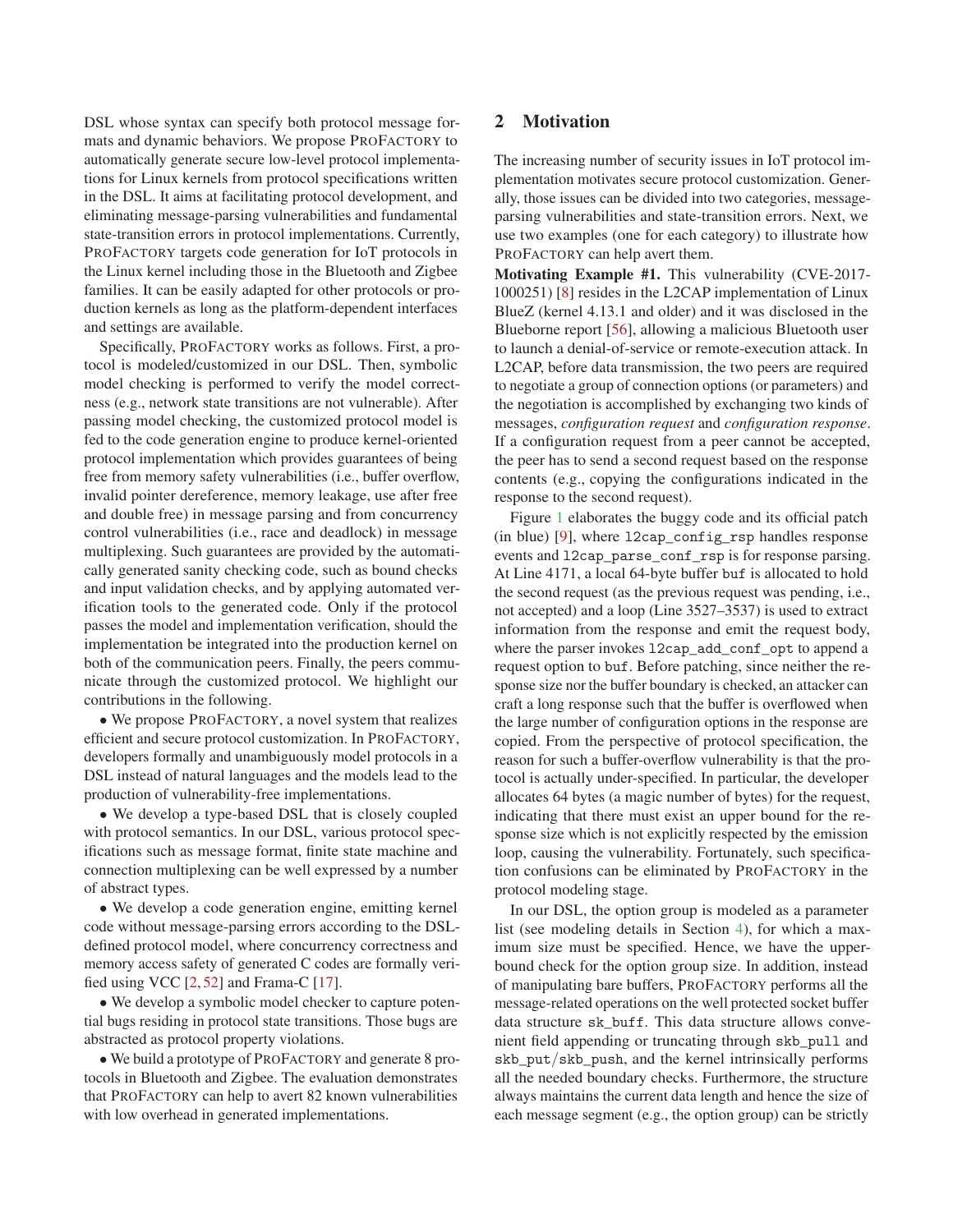

Figure 1: L2CAP configuration buffer overflow in BlueZ implementation



Figure 2: Message loss in L2CAP information exchange

validated when unpacked. Overall, PROFACTORY rejects any unspecified/invalid messages and offers secure message parsing/construction.

Motivating Example #2. This example demonstrates a typical transition error in an asynchronous state machine. In L2CAP, at the beginning of a connection, each peer can request information from the remote side in order to set up a connection with the supported functionalities. The textual specification of L2CAP simply mentions "*L2CAP implementations shall respond to a valid information request with an information response*" [15] without much detail. Figure 2 presents two buggy asynchronous state machines for two communicating devices A and B, respectively. In the state machines, the solid edges denote state transitions and the dashed edges denote messages (to the other party). The problem lies in that a device may undesirably drop requests when it is at the info\_start state. The buggy state machine requires the device to first send a request before it can properly receive requests from the other party. Initially, assume both devices are in the info\_start state and they both send out a request in the same time. However, the two sends form a race. It is hence possible that when the request from a remote peer arrives, the local device is not in the next state that can receive the message. This causes undesirable loss of messages. The user may encounter difficulties in establishing a Bluetooth connection due to the bug. This error is averted by performing the racefree property checking in PROFACTORY (Section 6). The fix is to allow devices to receive messages in info\_start.

## 3 Approach Overview

Figure 3 presents the overall workflow of PROFACTORY. PRO-FACTORY executes in three main phases: *Protocol Modeling*,

#### *Code Generation* and *Automated Verification*.

Protocol Modeling Phase. When creating a customized protocol, developers first need to model the protocol in PROFAC-TORY's DSL as the system input. The DSL, in a sense, is de-facto a translator of protocol specifications. In this DSL, all the protocol elements are abstracted as hierarchical data types and each of those types would instruct PROFACTORY to emit a unique set of concrete data structures and code blocks in the following code generation phase. Therefore, modeling a protocol in PROFACTORY corresponds to assembling definition instances of those types. To enrich the language to support various protocols, the design of the DSL syntax is closely coupled with protocol semantics including message format, FSM (finite state machine) and other protocol-specific features. The DSL is embedded in Haskell, which offers an easy-to-use development environment that allows manipulating its own syntax and facilitates implementing a DSL. We will discuss the complete DSL design in Section 4.

Code Generation Phase. In this phase, PROFACTORY automatically produces C code for a production kernel, according to the input protocol model. The generated code consists of type-based code blocks (i.e., protocol message data structure definitions and message parsing/construction procedures) and kernel shims which can assist seamless code insertion or replacement in a production kernel. In particular, the type-based code blocks perform both message recognition and state transition, while kernel shims prepare standard socket interfaces and the accesses to the underlying platform or lower-layer protocols, requiring the hardcoded platform-dependent interfaces. As demonstrated in the first motivating example, the lack of sanity checks is an important contributor to protocol vulnerabilities, PROFACTORY hence enforces validity verification on corresponding message fields when emitting code for message parsing/building. The details of code generation are elaborated in Section 5.

Automated Verification Phase. Protocol security issues include not only vulnerabilities incurred by field mishandling in message parsing and problematic concurrent accesses to shared information, but also correctness problems in the underlying FSM. Therefore, PROFACTORY verifies the generated implementation through VCC [2, 52] (free from race and deadlock) and Frama-C [17] (free from buffer overflow, invalid pointer dereference, memory leakage, use after free and double free). In Frama-C verification, limited manual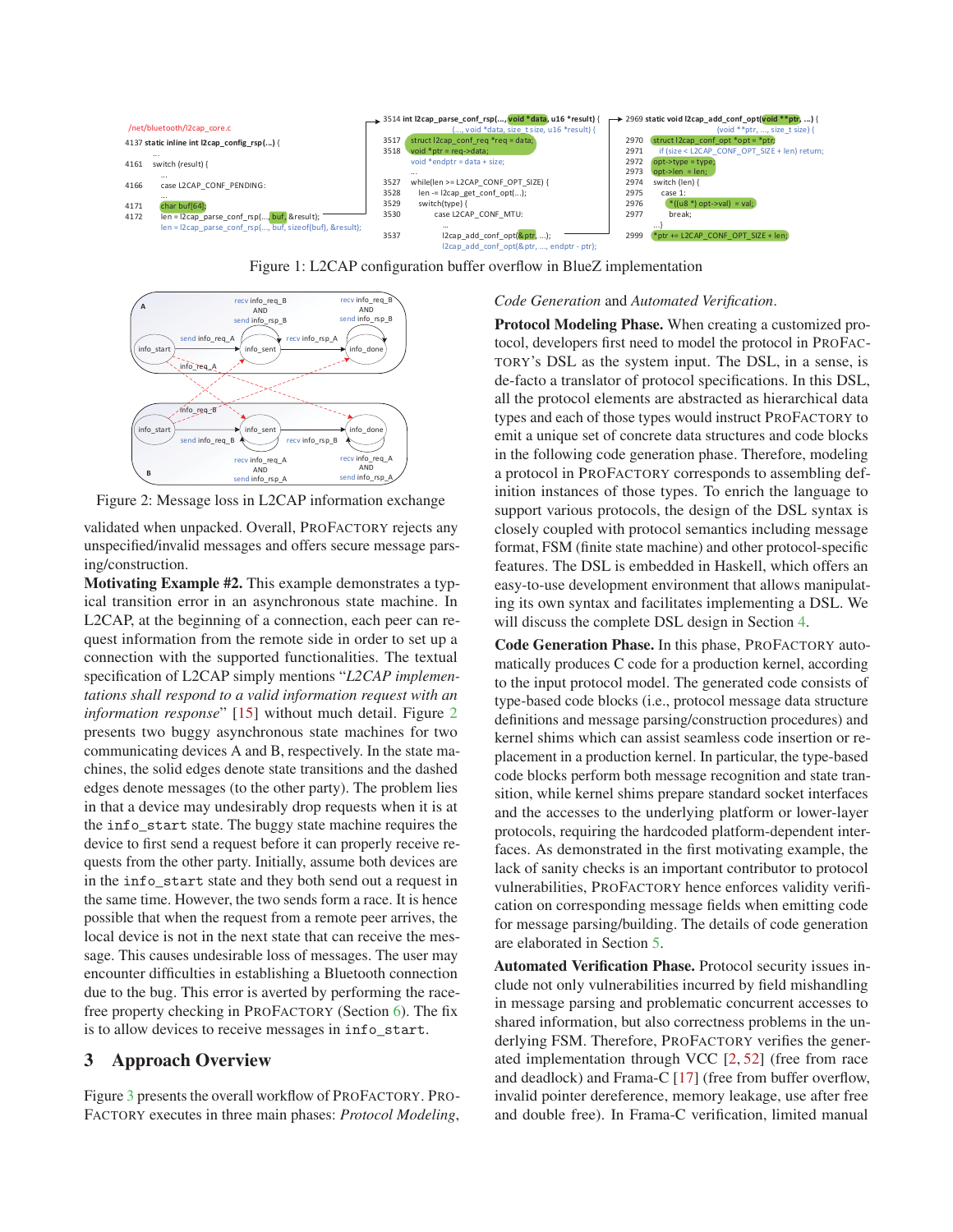

Figure 3: The overall workflow of PROFACTORY (black arrow denotes data flow and red arrow denotes control flow)

intervention may be required to assist constructing proofs. In addition, PROFACTORY also performs model checking for the protocol state machine. We encode the protocol model and perform property checking using the Z3 SMT solver [42]. We devise a set of general properties (i.e., transition, security and customization properties) that should be respected by a protocol state machine and validate them against protocols written in our DSL. Protocol models failing to pass any of the verifications should be remodeled by developers. There have been research efforts in protocol model checking [24, 27, 28, 38, 44, 53], but the majority of them target proving cryptographical correctness for AKA (authentication and key agreement) protocols or components of specific protocols (e.g., TCP/IP), while the model checking in PRO-FACTORY focuses on generic functional correctness (e.g., correct state transitions). Our work is therefore orthogonal and complements existing work. This phase will be explained in Section 6.

#### 4 Protocol Modeling

In protocol specifications, message format and FSM are the two building blocks. Hence, our DSL focuses on describing these two perspectives. To facilitate precise discussion, we simplify and summarize the syntax of our DSL in Figure 4 and semantics in Figure 5. As illustrated in Figure 4, a protocol can be represented by a set of abstract data types related to message format, socket, and state machine. These abstract types are further instantiated to concrete types when describing individual protocols. Low level implementation is automatically generated from the DSL specification. In the following, we first explain the syntax and then the semantics of the DSL, which are followed by an example.

### 4.1 DSL Syntax

Message Format. Most network messages have hierarchical structure, meaning that a network message *m* is often the raw data field of a message at a lower layer. It often has its own structure too, encapsulating some message(s) at a higher layer. Note that even the messages of a same protocol are organized in multiple layers. For example, L2CAP command messages are encapsulated in generic L2CAP messages. With such layered structures, the corresponding network message parsing code largely follows a fixed pattern, namely, the parser for a message *m* of a particular layer unfolds the structure at that

MESSAGE FORMAT RELATED ABSTRACT TYPES **Fix**  $f$  ::=  $(n_{size}, n_{low}, n_{high})$ **Var** *v*  $::= (n_{low}, n_{high})$ <br> **Hdr** *h*  $::= f^{\dagger} \cdot f_{len}$ **Hdr** *h* ::=  $f^+ \cdot f_{len}$ <br>**Para** *p* ::=  $(n_{key}, f)$  $\begin{array}{rcl} ::= & (n_{key}, f_{key} \cdot f_{val}) \\ ::= & (n_{size}, \mathcal{P}(p)) \end{array}$ Plist  $\ell$  $(n_{size}, \mathcal{P}(p))$ **Msg** *m*  $\qquad ::= v | p | f^+ | \ell | h \cdot m_{sub} | h \cdot (f_{type} = n_{type} ? : m_{sub})^+$ SOCKET RELATED ABSTRACT TYPES Chan  $ch$  ::=  $(n_{kev}^*)$ Conn *cn* ::=  $(n_{key}^*)$ STATE MACHINE RELATED ABSTRACT TYPES State *s*  $::= n_{timeout}$ <br>**Recv** *r*  $::= (m_{in}, (m_{in})$ **Recv** *r* ::=  $(m_{in}, (e, s_{from}, s_{to}, (m_{out}|\epsilon), \{S\})^+)$ <br>**Send** *d* ::=  $n_{act} \cdot (m_{out}, (e, s_{from}, s_{to}, \{S\})^+)$  $n_{act} \cdot (m_{out}, (e, s_{from}, s_{to}, \{S\})^+)$ STATEMENT *S* ::=  $S_1; S_2 | x := e$ if (*e*)  $\{S_t\}$  else  $\{S_f\}$  $\int$  for (*x* from *e* to *e*) {*S*} | iter (*l*, {*S*}) | ... **EXPRESSION**  $e$  ::= *n* | *string* | *bool*  $|x| \ominus e | e \oplus e | ...$ 

Figure 4: PROFACTORY DSL Syntax (*n* denotes an unsigned integer constant and operator · denotes field concatenation)

level, checks some field that determines the (inner) message type of the raw data field, and further invokes the corresponding parser(s) of the inner message(s). This regularity allows us to abstract network messages and message parsing to a set of general abstract types that have hierarchical relations. An example of abstracting L2CAP messages using our DSL can be found later in the section.

We introduce 6 abstract types to describe (hierarchical) message formats, two basic field types *Fix* and *Var* denoting a fixed-sized field and a variable-sized field, respectively, and four other types: Header *Hdr*, Parameter *Para*, Parameter List *Plist*, and Message Format *Msg* that are built on the two basic types. Besides, we provide two socket related abstract types *Conn* and *Chan* to model network connections. We explicitly model connection types to allow easy code generation for the interface with the kernel.

*Fixed-sized Field (Fix)* A fixed-sized field consists of three integer attributes, describing its size (*nsize*) and range (*nlow* and *nhigh*). The size is measured in bytes. The range attributes (can be *nil*) specify the lower and upper bounds of the field. This could be further extended to support other value constraints. The attributes allow safe code generation (with bound checks and validity checks).

*Variable-sized Field (Var)* A variable-sized field represents a byte sequence, with its size range specified by *nlow* and *nhigh*,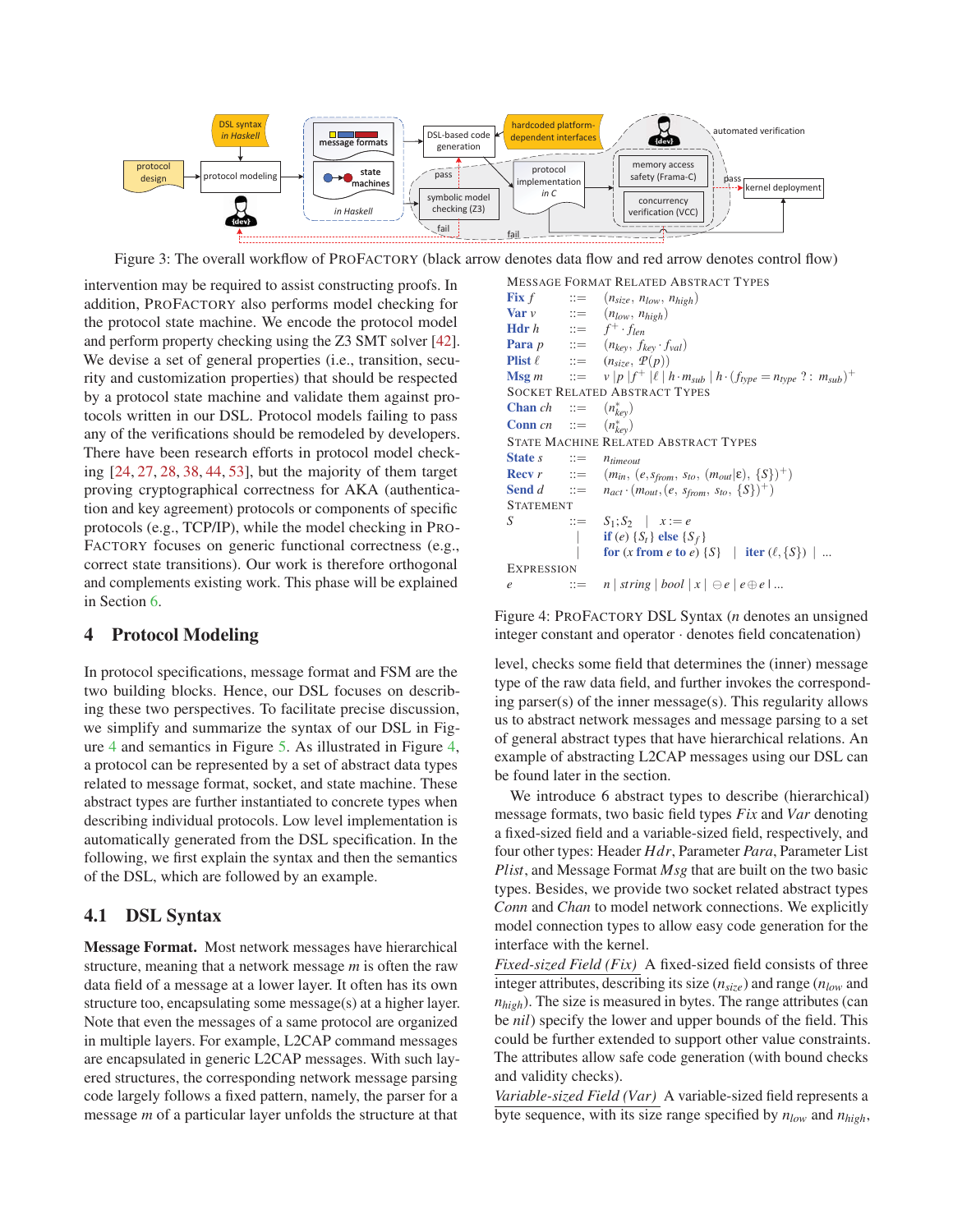which enable mandatory bound checks in code generation.

*Header (Hdr)* A message header is a sequence of fields followed by a length field, which is a dedicated fixed-sized field describing the length of the following message content. Note that we are defining an abstract type, which is further instantiated to concrete types for a specific protocol. In general, the fields in a header describe the meta information of a message and instruct the parser to correctly extract and process sub-messages. For example, a message header *ftype* · *fid* · *flen* consists of three fields describing the type of the message (that determines how the message body is interpreted), the connection ID and the length of the body. Note that the operator · denotes field concatenation. The length field is for automatic generation of validity check.

*Parameter (Para)* A parameter (in message) consists of two fields, a key field  $f_{key}$  and a value field  $f_{val}$ . A parameter abstract type consists of a constant *nkey* that uniquely identifies the parameter kind and the specifications of the two fields. Parameters denote configurations that can be negotiated across the peers of a connection. Intuitively, if the value of the key field (at runtime) matches the constant  $n_{key}$ , the parameter is of the corresponding type. For instance,  $(2, (4,2,2) \cdot (4,0,1024))$  is an MTU (Maximum Transmission Unit) parameter type, with a static value  $n_{key} = 2$  denoting the type, the first key field 4 bytes long with a fixed value of 2, and the second value field 4 bytes long with a value in [0,1024]. At runtime, a concatenation of two fields (in a message) is considered an MTU parameter when the first field has the value of 2.

*Parameter List (Plist)* A parameter list denotes a variable set of parameters (whose *fkey* sizes must be the same) with *nsize* specifying the maximum number of parameters in it.

*Message (Msg)* A message could be a variable-sized field, parameter, sequence of fixed-sized fields, parameter list, header followed by a sub-message, or header followed by multiple possible sub-messages. The last two alternatives describe the hierarchical structure of network messages. Specifically, in the last alternative, field  $f_{type}$  is a field in the header *h*. When it has the value of  $n_{type}$ , the sub-message is of the  $m_{sub}$  type. Note that a concrete message type may have multiple submessage branches. PROFACTORY automatically generates parsing code based on the specified hierarchy. An example can be found later in the section.

Socket Related Types. In a production kernel, a protocol has a socket-like interface that serves the applications. The interface includes a number of socket peripheral data types such as protocol connection *Conn* and protocol channel *Chan*. A protocol may have multiple channels sharing an end-to-end connection (for multiplexing). The abstract type of a connection/channel consists of a list of static values *nkey* that uniquely identify the parameters for the connection/channel. The key values are a subset of the key values in parameter type definitions. Sample parameters include device type for a connection and MTU for a channel in L2CAP. Different from

other abstract types, PROFACTORY only allows one instantiation for *Conn* and *Chan*, meaning that all the connections and channels in a protocol have to be homogeneous.

State Machine. Protocol execution is largely driven by state machines. In particular, besides message parsing, the other focus of protocol implementation is to properly update state machines. Upon receiving a message, protocol implementation parses the message, updates some state variable(s), composes and sends a response message if needed. In some cases, it performs side-effect operations such as logging critical events and collecting statistics. Although most protocols follow the same execution model, their low level implementations have substantial diversity. For example, they may or may not have explicit state variable(s); some protocols update state variables before sending response whereas some others the opposite. Our DSL leverages the inherent regularity of the execution model to produce uniform implementation, enabling security and easy verification. Our DSL allows developers to specify protocol state machines, through three abstract types *State*, *Recv* and *Send*.

*Protocol State (State)* A state type is defined by a constant denoting the timeout of the state, which specifies the maximum time a state must be retained before a connection is terminated if no legitimate connection activity is observed, in case of idle/crashed applications and lost connections. To specify a concrete protocol, the developer often needs to define multiple states. PROFACTORY pre-defines a number of them including the start state *sinit*, and the end state *st*.

*State Transition (Recv, Send) Recv* specifies the state transition and the associated operations that are triggered by a received message and *Send* specifies transitions and operations triggered by a message-sending request. In *Recv*, *min* is the received message, followed by a group of transition options. Each option is guarded by an expression *e*. If the expression is evaluated to true, a (compound) statement *S* is executed, the state is updated from *sfrom* to *sto*. Meanwhile, a response message *mout* may be sent. *S* typically includes invocation of the receive function of the sub-message of *min*, creating a channel/connection, setting/getting a parameter value, constructing *mout*, and collecting statistics. The syntax of *Send* is similar with *mout* the message to send, but it specifies an action type *nact* to express one of the only three socket operations, i.e., connection establishment, message delivery and connection shutdown, that perform active message sending. Note that socket errors (e.g., a message was not successfully received/sent) get automatically handled by the state timeout (see "Timer and Counter" in Section 5).

Statement and Expression. The syntax of statements and expressions in our DSL largely follow the C language. Statements and expressions are mostly used in type definitions. Different from a program in mainstream programming languages that often has a *main()* function that specifies the main logic of a program, protocol code is event-driven, for instance, by connection, send, and receive events. As such, in PROFAC-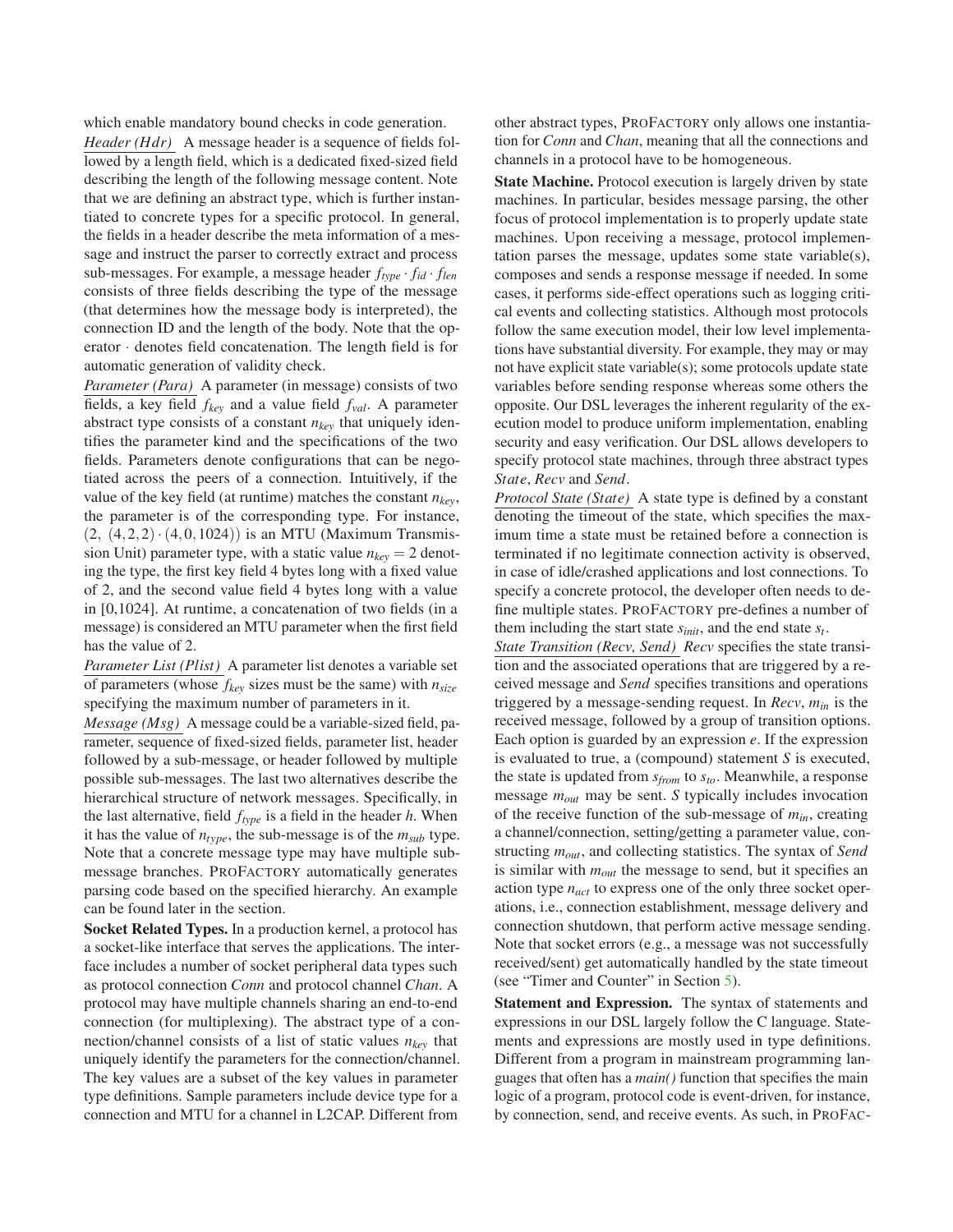TORY the main logic of a protocol is directly derived from the type definitions, in the form of a list of event handlers and functions called by these handlers. Statements and expressions are merely part of the type definitions such as *e* and *S* in *Recv* and *Send*. PROFACTORY supports assignment, if−else, for loop, constants, variables, common unary or binary operations. In addition, it provides a number of statements convenient for network protocols. For instance, *iter* executes statement  $S$  on each element in a parameter list  $\ell$ .

#### 4.2 DSL Semantics

Figure 5 presents the semantics of a subset of DSL specifications, with the data structures and auxiliary functions used, followed by the rules. Different from a regular programming language, in which each statement has concrete semantics, our DSL is mainly for type definitions. As such, we define semantic rules for *concrete* type definitions. In the semantic rules section of Figure 5, the first column shows concrete type definitions and the corresponding semantic rules in the second column show a list of functions and symbolic constraints derived from the definition. The functions define a list of operations for a concrete type. Some of the functions are event handlers that constitute the interface of protocol. The symbolic constraints are used for symbolic modeling checking that validates the correctness of protocol specifications.

Specifically, for a type definition, PROFACTORY updates  $\mathbb F$ , which denotes the list of functions defined, and  $\mathbb P$ , which denotes the list of symbolic constraints derived. Inside a function, the semantics is described using C-like statements, many of which update a store  $\sigma$  that is similar to a store in classic programming language semantics. Intuitively, one can consider it as a hash-map that projects a key or a number of keys to some value. Here, key can be a name, a value, or a variable.

Rule 1 specifies that for a definition of fixed-sized field, two functions are introduced, with *f*.*parse*(*M*,*V*) parses the field and  $f$ .*compose*( $V$ , $x$ ) composes the field (as part of whole message composition). In the parser function, parameter *M* is a handler for the message (kind of id for the message). One can intuitively consider each incoming message (to parse) has its unique handler; *V* is a buffer passed in from the kernel, containing the message (or part of a message). The function copies  $n<sub>s</sub>$  (i.e., the size of the field) bytes from *V* to the store. Note that the concrete field value is indexed by the handler *M* and the symbolic field name  $f$ . This is because  $f$  is a field *type* instead of a concrete field. In the composition function, variable *x* denotes the value used to compose the field and *V* is the buffer storing the message to compose. *V* will be passed on to the kernel to send a message after composing the whole message. In addition to the functions, three symbolic constraints are added to  $\mathbb P$  dictating that the (symbolic) length of the field is equal to  $n<sub>s</sub>$ , and the (symbolic) value of the field must be in between  $n_l$  and  $n_u$ . These constraints will be used for model checking. The semantics for a variable-sized field definition is similar.

In Rule 3 for a header consisting of two fields *f*<sup>1</sup> and *flen* (for message body length), the parser function parses the two fields in order by invoking their parser functions. This implies that the two field types need to be defined. The expression  $V[f_1.len]$  means that a sub-buffer starting at offset  $f_1.len$  of *V*. The composition functions copies the two variables  $x_1$  and *xlen* to the result buffer. The symbolic constraint dictates that the length of header be the sum of the lengths of both fields.

In Rule 4 for a parameter, the parser function parses the two fields and asserts that the value of the key field must be equal to the specified key value  $n_{key}$ . A global function, i.e., a function not specific to a definition,  $setPara(x_c, x_k, x_v)$  is also introduced to set a parameter, with  $x_c$  denoting the connection/channel,  $x_k$  the key, and  $x_v$  the value. It sets the parameter denoted by the value of  $x_k$  to the value of  $x_v$ . It will be invoked when connections/channels are created/configured.

In Rule 5 for a parameter list, the parser function traverses through the buffer *V* and parses individual parameters until it reaches the end of *V* or the number of parameters reaches the upper bound *ns*. The last symbolic constraint requires that the parameters (in the list) have the same key field size. Note that  $strlen(V)$  means the dynamic length of buffer *V* which is not null-terminated.

In Rule 6 for a message with two possible sub-message formats, the parser function first parses the header. It then checks the value of the type field  $f_t$  in the header and invokes the parser of the corresponding sub-message ("?:" is similar to "switch-case"). The composition function is symmetrically defined, with  $x_t$  the type of the sub-message,  $V_{sub}$  a buffer containing the sub-message composed before-hand, and  $x_l$  the length of the sub-message. The symbolic constraints ensure that (1) the value of the type field must be  $n_{t1}$  or  $n_{t2}$ ; (2) if it is  $n_{t1}/n_{t2}$ , the message length is the sum of the header and the sub-message  $m_{t1}/m_{t2}$  and the value of the length field  $f_{len}$  in the header must match the length of  $m_{t1}/m_{t2}$ .

In Rule 7 for a channel definition, two global functions are introduced. The first one is to create a new channel, with  $x_c$  denoting the connection to which the channel belongs,  $x_{addr}$  the address of the channel, and  $x_1$ ,  $x_2$  the values for the channel parameters  $n_1$  and  $n_2$ . Inside the function, a new local channel id is created to uniquely represent the new channel. The state of the channel is set to *sinit* and the list of channels for the connection is updated. Some protocols explicitly specify channel id in their messages so that they can be properly attributed. However, there are protocols that implicitly encode channel id in some parameter(s). For example, L2CAP may encode channel id in PSM (Protocol Service Multiplexer). As such, we provide a *findChanByPara()* function to help look up a channel in connection  $x_c$ , using the parameter key  $x_k$  and value  $x_v$ . It returns the reference to the found channel or NULL. In Rule 8, the creation function of connection is similarly defined. The list of channels is initialized to empty.

Rule 9 specifies the semantics for the definition of a *Recv* state transition, which leads to the definition of a *receive*()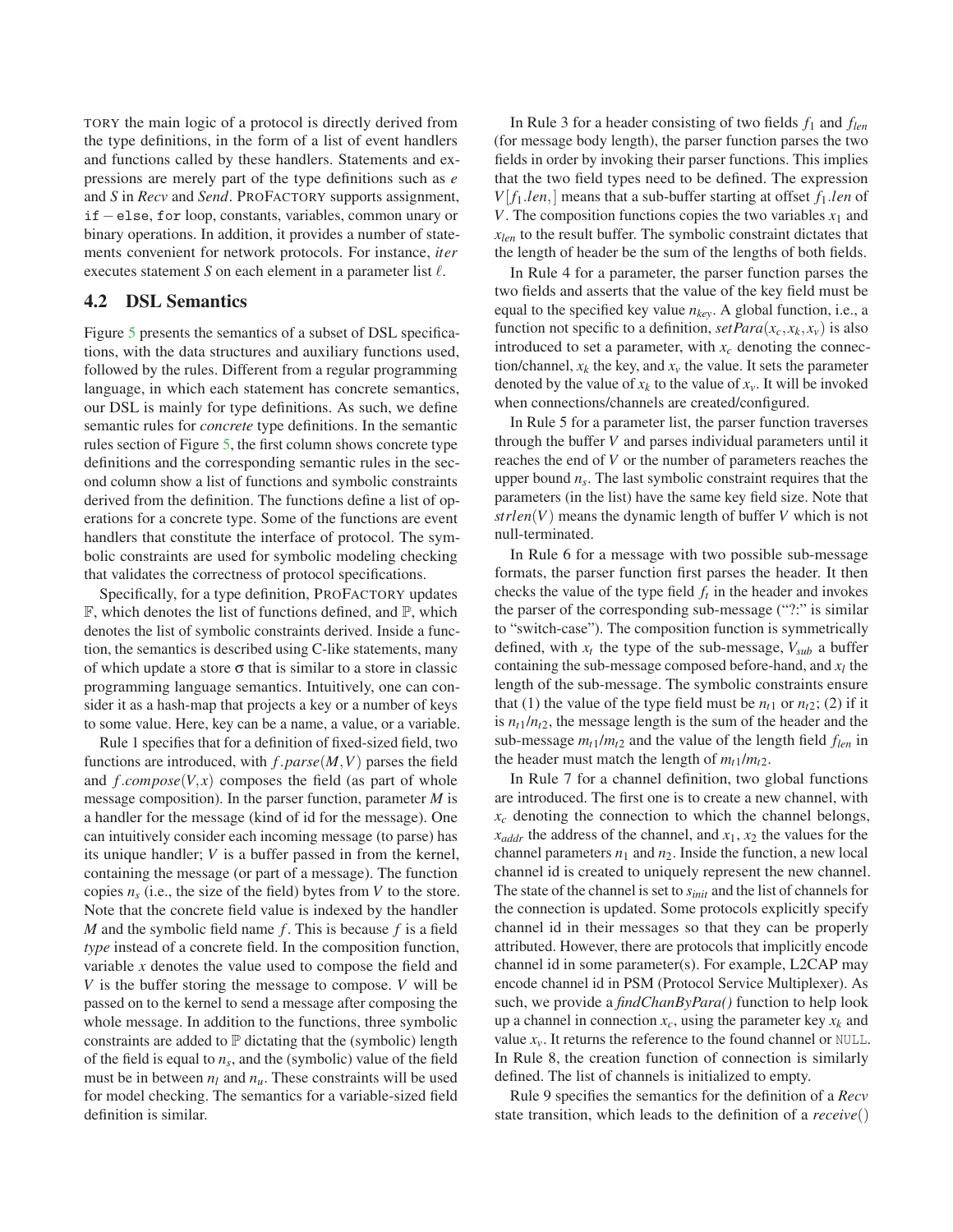| <b>Data Structures and Auxiliary Functions</b>                                                                                      |                                                                                                                                                                                                                                                                                                                                                                                                                                                                                                                                                                                                                                                                                                                                                               |  |  |  |  |  |  |  |
|-------------------------------------------------------------------------------------------------------------------------------------|---------------------------------------------------------------------------------------------------------------------------------------------------------------------------------------------------------------------------------------------------------------------------------------------------------------------------------------------------------------------------------------------------------------------------------------------------------------------------------------------------------------------------------------------------------------------------------------------------------------------------------------------------------------------------------------------------------------------------------------------------------------|--|--|--|--|--|--|--|
| $\sigma$ : store that maps key(s) to a value;<br>s <sub>init</sub> : the initial connection state                                   | $F:$ functions defined;<br>$\mathbb{P}$ : symbolic constraints;<br>$Ch_{cur}$ : the current channel;                                                                                                                                                                                                                                                                                                                                                                                                                                                                                                                                                                                                                                                          |  |  |  |  |  |  |  |
|                                                                                                                                     | newId(): acquire a new connection or channel id; newMsgHandler(): acquire a message handler (like a file handler)                                                                                                                                                                                                                                                                                                                                                                                                                                                                                                                                                                                                                                             |  |  |  |  |  |  |  |
| <b>Semantic Rules</b>                                                                                                               |                                                                                                                                                                                                                                                                                                                                                                                                                                                                                                                                                                                                                                                                                                                                                               |  |  |  |  |  |  |  |
| 1. $f:=\text{Fix}(n_s, n_l, n_h)$                                                                                                   | $\mathbb{F}+=\left\{\begin{array}{ll}\text{def }f.\text{parse}(M,V) \text{ }\{\sigma[M][f]=V[0,n_s];\},\\ \text{def }f.\text{composite}(N,x) \text{ }\{V[0,f.len-1]=\sigma[x];\}\end{array}\right\}\quad \mathbb{P}+=\left\{\begin{array}{ll}f.len=n_s,f.\text{val}\le n_h,\\ f.\text{val}\ge n_l\end{array}\right\}$                                                                                                                                                                                                                                                                                                                                                                                                                                         |  |  |  |  |  |  |  |
| 2. $v:=\text{Var}(n_l, n_h)$                                                                                                        | $\mathbb{F}+=\left\{\begin{array}{ll}\text{def }v.\text{parse}(M,V,x_l)\ \{\sigma[M][v]=V[0,\sigma[x_l]-1];\},\\ \text{def }v.\text{composite}(V,x_l,x_v)\ \{V[0,\sigma[x_l]-1]=\sigma[x_v];\}\end{array}\right\}\quad\mathbb{P}+=\left\{v.\text{len}\leq n_u,\ v.\text{len}\geq n_l\right\}$                                                                                                                                                                                                                                                                                                                                                                                                                                                                 |  |  |  |  |  |  |  |
| 3. h:=Hdr $f_1 \cdot f_{len}$                                                                                                       | <b>def</b> $h.\ncompose(V, x_1, x_{len})$ {<br><b>def</b> h.parse $(M, V)$ {<br>$f_1.parse(M, V);$<br>$f_{len}.parse(M, V[f_1.len, ]);$<br>$V[f_1.len, f_1.len + f_{len}.len - 1] = \sigma[x_{len}];$<br>$V[f_1.len, f_1.len + f_{len}.len - 1] = \sigma[x_{len}];$<br>$f_1.parse(M,V);$<br>$\mathbb{F}+ = \langle$                                                                                                                                                                                                                                                                                                                                                                                                                                           |  |  |  |  |  |  |  |
|                                                                                                                                     | $\mathbb{P}$ + = {h.len = f <sub>1</sub> .len + f <sub>len</sub> .len}                                                                                                                                                                                                                                                                                                                                                                                                                                                                                                                                                                                                                                                                                        |  |  |  |  |  |  |  |
| 4. p:= <b>Para</b> $(n_{key}, f_{key} \cdot f_{val})$                                                                               | <b>def</b> set Para $(x_c, x_k, x_v)$ {<br>def $p.parse(M, V)$ {<br>switch $(x_k)$ {<br>$\mathbb{F}+=\left\{\begin{array}{r} f_{key}.parse(M,V);\\ \textbf{assert}(\sigma[M][f_{key}]\equiv n_{key});\\ f_{val}.parse(M,V[f_{key}.len,]); \end{array}\right.$<br>case $n_{key}$ : $\sigma[\sigma[x_c]][n_{key}] = \sigma[x_v]$ ;                                                                                                                                                                                                                                                                                                                                                                                                                              |  |  |  |  |  |  |  |
|                                                                                                                                     | $\mathbb{P} + \frac{p}{\text{key}} = f_{key}.val, p.length = f_{key}.len + f_{val}.len\}$<br>$\left\{\n\begin{array}{c}\n\text{def } l.parse(M, V) \n\end{array}\n\right\}$                                                                                                                                                                                                                                                                                                                                                                                                                                                                                                                                                                                   |  |  |  |  |  |  |  |
| 5. $l := \text{Plist}(n_s, \mathcal{P}(\{\$<br>$p_1 := (n_{k1}, f_{k1} \cdot f_{v1}),$<br>$p_2 := (n_{k2}, f_{k2} \cdot f_{v2})\})$ | while $(i < n_s \& k j < strlen(V))$ {<br>$\mathbb{F}+=\left\{\begin{array}{r}\text { switch}(V[j, j+f_{k1}.len-1])\ \left\{\begin{array}{r} \text { case } n_{k1}: p_1.parse(M,V[j,]);\ j+=p_1.len\end{array}\right. \end{array}\right.$                                                                                                                                                                                                                                                                                                                                                                                                                                                                                                                     |  |  |  |  |  |  |  |
|                                                                                                                                     | $\mathbb{P}+=\{l.length=p_1.length+p_2.length, \, f_{k1}.len=f_{k2}.len\}$                                                                                                                                                                                                                                                                                                                                                                                                                                                                                                                                                                                                                                                                                    |  |  |  |  |  |  |  |
| 6. $m := \mathbf{Msg}(h := f_t \cdot f_{len})$ .<br>$(f_t = n_{t1} ? : m_{t1}$<br>$f_t = n_{t2}$ ? : $m_{t2}$ )                     | $\overline{\text{def } m.parse(M,V)}$<br>def $m$ .compose(V, $x_t$ , V <sub>sub</sub> , $x_l$ ) {<br>h.parse(M,V);<br>$\mathbf{if}(\sigma[x_t] \equiv n_{t1})$ {<br>$\mathbb{F}+=\left\{\begin{array}{cl} \text{if}(\sigma[M][f_{l}]\equiv n_{t1}) & h.\mathit{composite}(V,n_{t1},x_{l});\\ m_{t1}. \mathit{parse}(M,V[h.len, ]);\\ \text{if}(\sigma[M][f_{l}]\equiv n_{t2}); \end{array}\right.\hspace{1cm} \left.\begin{array}{cl} h.\mathit{composite}(V,n_{t1},x_{l});\\ V[h.len, h.len+x_{l}-1]=V_{sub};\\ \end{array}\right.$<br>$\sim 10^{11}$ and<br>$m_{t2}.parse(M, V[h.len,$ ]); },<br>$\mathbb{P}+ = \{n_{t1} = f_t.val \vee n_{t2} = f_t.val, f_t.val = n_{t1} \rightarrow (m.length = h.length + m_{t1}.len \wedge f_{len}.val = m_{t1}.len),$ |  |  |  |  |  |  |  |
|                                                                                                                                     | $f_t$ .val = $n_{t2} \rightarrow (m.length = h.length + m_{t2}.len \land f_{len}.val = m_{t2}.len)$                                                                                                                                                                                                                                                                                                                                                                                                                                                                                                                                                                                                                                                           |  |  |  |  |  |  |  |
| 7. $ch:=Chan(n_1, n_2)$                                                                                                             | <b>def</b> createChan( $x_c$ , $x_{addr}$ , $x_1$ , $x_2$ ) {<br>$id = \textbf{newId}(); \ \sigma[i d][addr] = \sigma[x_{addr}]; \ \sigma[i d][n_1] = \sigma[x_1]; \ \sigma[i d][n_2] = \sigma[x_2];$<br>$\sigma[id][state] = s_{init}; \sigma[\sigma[x_c]][channels] + \{id\};$ ret id; }<br>$\mathbb{F} +=$<br><b>def</b> findChanByPara $(x_c, x_k, x_v)$ {<br><b>foreach</b> $(id \in \sigma[\sigma[x_c]][channels])$<br>$\mathbf{if}(\sigma[i d]   \sigma[x_k]] \equiv \sigma[x_v])$ ret <i>id</i> ; }                                                                                                                                                                                                                                                   |  |  |  |  |  |  |  |
| 8. cn:= $Conn (n_1, n_2)$                                                                                                           | <b>def</b> createConn $(x_1, x_2)$ {<br>$id = \textbf{newId}()$ ; $\sigma[id][channels] = \{\}; \sigma[id][n_1] = \sigma[x_1]$ ; $\sigma[id][n_2] = \sigma[x_2]$ ;<br>$F+$<br>ret <i>id</i> ; $\}$                                                                                                                                                                                                                                                                                                                                                                                                                                                                                                                                                            |  |  |  |  |  |  |  |
| 9. $r := \text{Recv}(m_{in}, (e_1, s_{from},$<br>$s_{to}, m_{out}, \{S\}, (e_2,))$                                                  | def $r$ .receive $(V)$ {<br>$M = newMsgHandler($ ;<br>$m_{in}.parse(M, V);$<br>$\mathbb{F}+$ =<br>if $(e_1) \{ S; assert(\sigma[Ch_{cur}][state] \equiv s_{from}); \sigma[Ch_{cur}][state] = s_{to};$<br>$m_{out}$ .compose(V,); send(V); }<br><b>if</b> $(e_2) $ }<br>$\mathbb{P}^+ = \{(e_1 \wedge state = s_{from}) \rightarrow state = s_{to}, e_2\}$                                                                                                                                                                                                                                                                                                                                                                                                     |  |  |  |  |  |  |  |

Figure 5: PROFACTORY DSL Semantics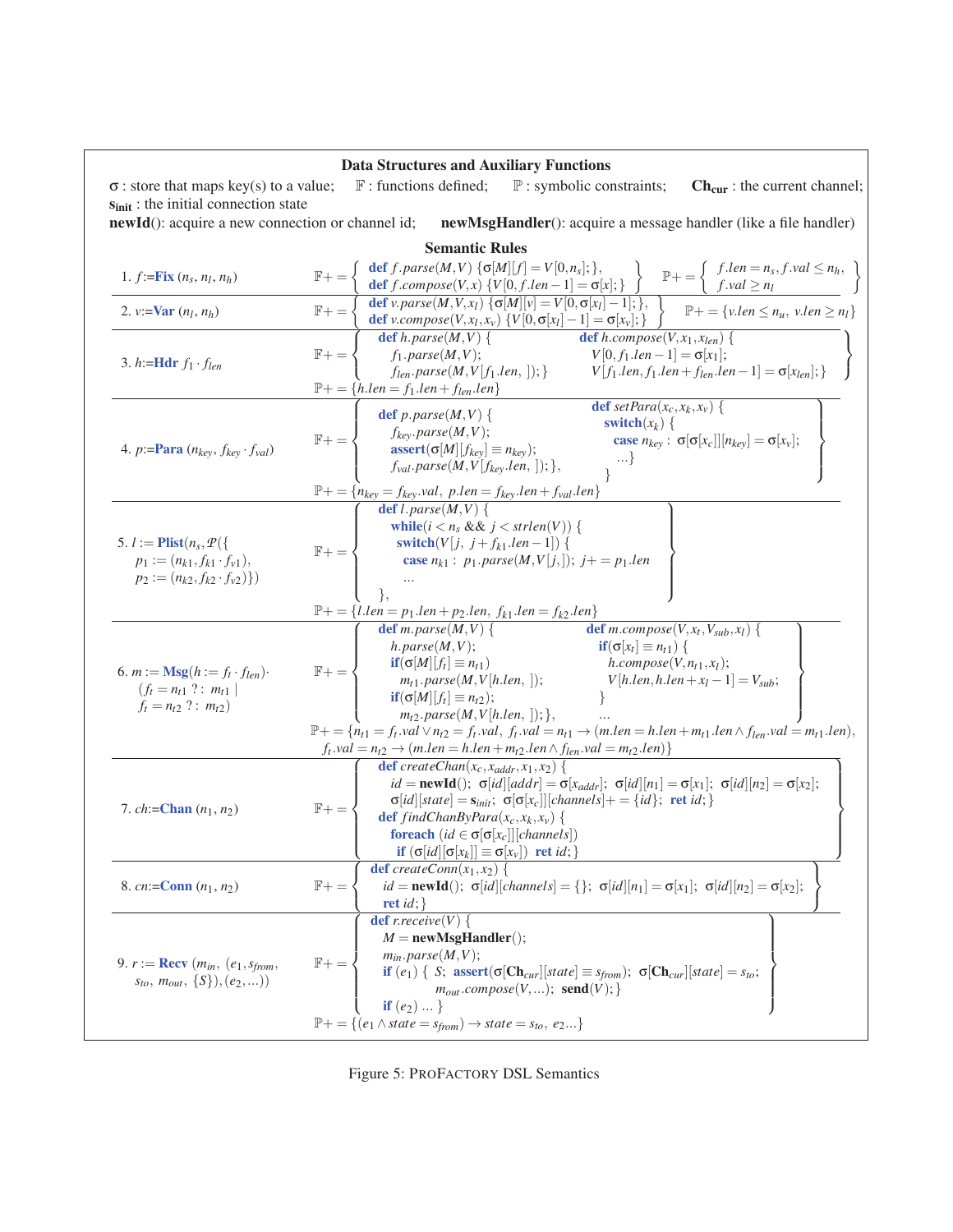

**(b). Domain specific definitions (T), L2CAP message formats and part of L2CAP state machines** 

Figure 6: A running example of modeling a subset of Bluetooth L2CAP specifications

function. If the message  $m_{in}$  is a top level message, the function is invoked by another protocol at the lower layer. Otherwise, it is invoked by the receive functions of higher level messages. Inside the function, a handler is first allocated to denote the message. One can intuitively consider it as an id. Message  $m_{in}$  is then parsed. If the expression  $e_1$  is satisfied, statement *S* is executed; the state is updated from *sfrom* to *sto*; a response message is composed and sent. Similarly, if the expression  $e<sub>2</sub>$  is satisfied, a different transition is performed. The symbolic constraint specifies the possible state transitions. The semantics for *Send* is similarly defined and elided.

#### 4.3 A Real-world Example

In the Bluetooth protocol stack, L2CAP is one of the most critical protocols, responsible for protocol multiplexing and data delivery between applications and the protocol stack. It sits on top of the HCI (Host Controller Interface) layer (i.e., a link layer) and serves a large number of upper layers such as RFCOMM (Radio Frequency Communication), HIDP (Human Interface Device Profile), and BNEP (Bluetooth Network Encapsulation Protocol). Figure  $6$  (a) shows a few simplified code snippets from a Linux Bluetooth 5.0 implementation. They are to handle L2CAP command messages.

Function l2cap\_sig\_channel is invoked by a callback from the lower HCI layer to process a L2CAP command. Depending on the command type (Line 5335) in the command header (Line 5702), it invokes function 12cap\_connect\_req to process a connection request or l2cap\_config\_req to process a configuration request. Inside l2cap\_connect, Line 3777–3820 leverage the PSM (protocol service multiplexer, like port for TCP) field to look up a parent channel listening to this kind of service request. If there is such a channel and no existing channel is using the requested source channel ID (Line 3771, 3798), it spawns and initializes a new L2CAP channel (the channel is initialized to the initial BT\_START state, which is not explicitly shown in the snippets). It then sets the channel to BT\_CONFIG state, and uses l2cap\_send\_cmd which is a wrapper API of the lower HCI layer to send a response message (Line 3841–3870). Inside l2cap\_parse\_conf\_req, the loop in Line 3316–3325 traverses a list of configuration options. For example, it sets the MTU of the channel if an mtu option is included (Line 3323). Inside l2cap\_config\_req, a configuration request cannot be accepted/parsed unless the channel is at BT\_CONFIG state (Line 4052). After parsing, it sends a response message and sets the channel to the ready state BT\_CONNECTED (if the configuration is successful, Line 1251–1261).

Using our DSL, we can rewrite the complex implementation (hundreds of LOC) to 31 LOC in DSL as shown in Figure 6 (b). We use yellow, blue and green in (a) and (b) to mark artifacts related to L2CAP commands, connection requests, and configuration requests, respectively. We also use circled annotations in (a) to associate concrete variables and operations to abstract types in (b). For example, u8 ∗ data at Line 5700 is abstracted to Line T21, meaning that it is a L2CAP command message whose header directs the parsing to different commands. The corresponding message formats and state machine are shown in Figure 6 (b.i, b.ii).

#### 5 Code Generation

PROFACTORY automatically generates C code from the DSL specification. The semantic rules in Figure 5 specify the functions we need to generate and the semantics of these functions. However, those functions are still abstract. In this subsection,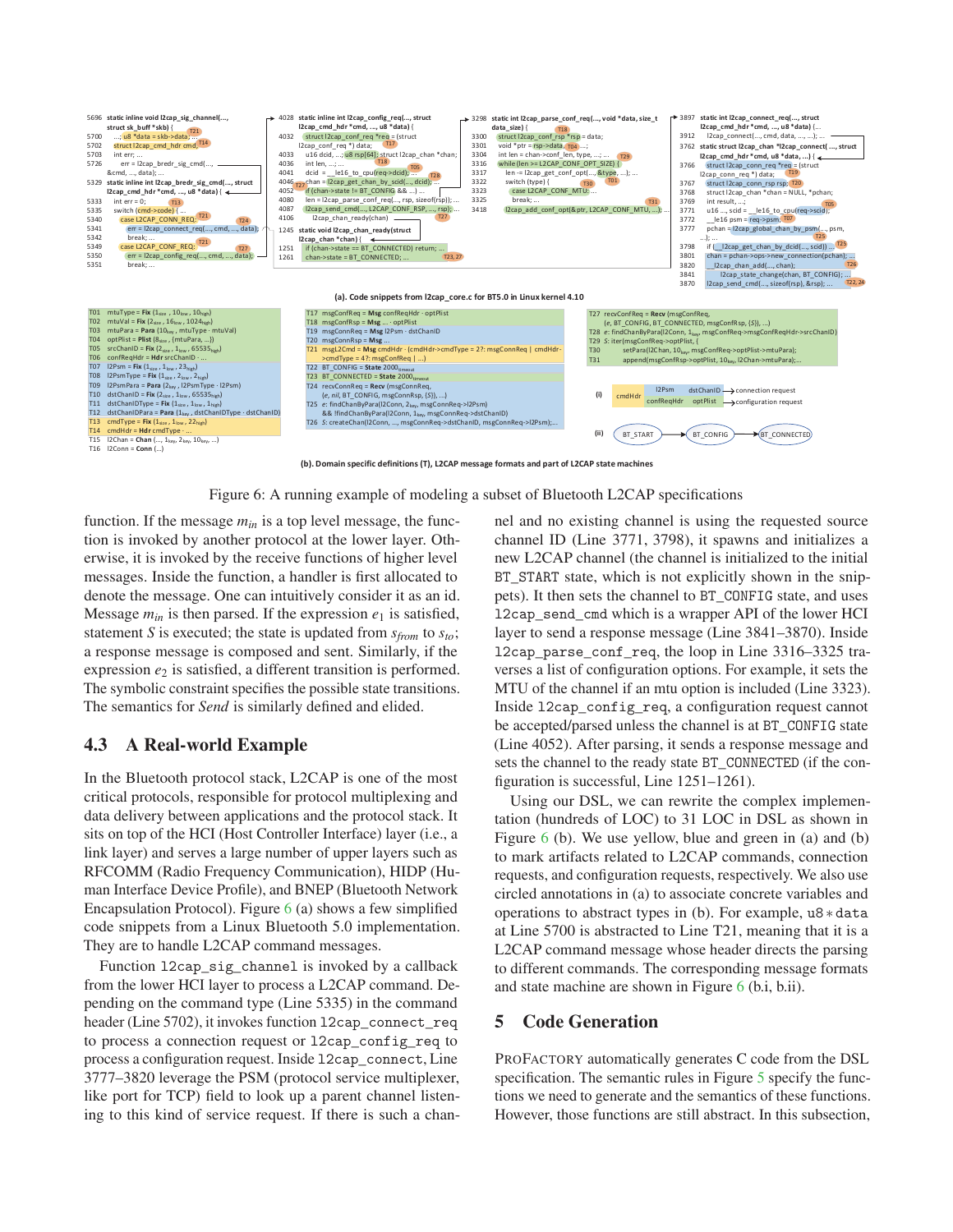we discuss how the concrete C code is generated.

Specifically, each type definition in a protocol specification leads to a C data structure. For example, a header type definition  $h := \textbf{H} \textbf{dr} f_{type} \cdot f_{len}$  leads to a C data structure definition "*typedef struct* {... *ftype* ...; *flen* ...;} *h*;". Functions like those described in the semantic rule of the type definition are generated. For the above header example, the two functions in Rule 3 in Figure 5 are generated. Hash-map operations through the store, e.g.,  $\sigma[M][f_{type}]$ , are compiled to the corresponding data structure field accesses.

*Sanity Checks* An important advantage of PROFACTORY is that it ensures parser security by inserting bounds checks and input validity checks. Note that the length of each field, header, message is clearly specified in our DSL. If necessary, value ranges are also specified. Runtime checks like those in the symbolic constraints set  $\mathbb P$  (derived while compiling the protocol specification) are automatically inserted.

*Multiplexing* PROFACTORY supports multiplexing which entails concurrent connections. To avoid races, PROFACTORY automatically adds mutexes to guard accesses to data structures involved in multiplexing, such as the channel list field in a connection data structure, the current connection/channel variable, and connection/channel parameter data structures.

*Packet Fragmentation* Developers are oblivious to the implementation details of packet fragmentation. They only need to specify how the MTU value is negotiated as part of the protocol specification. To support fragmentation, PROFACTORY automatically inserts an additional fragmentation header (including fragment ID, offset and continuation flag) into the header of each message and the fragmentation logic is injected in message send/receive functions.

*Timer and Counter* PROFACTORY does not customize timer or counter constructs. Instead, it leverages the generic kernel socket timer *sk*\_*sndtimeo* (40s is a reasonable timeout value) for message sending, and the delayed callback registration *schedule*\_*delayed*\_*work*() (value is set by the timeout attribute of *State*) for message receiving, where the timeouts trigger the close of sockets. They are transparent to developers, and they are automatically generated for *Recv* and *Send*. *Cryptographic Operations* Modeling cipher suites is out of the scope of our DSL, while cryptographic constructs are packed into prepared interfaces. Specifically, PROFACTORY offers two expressions *setSec*(*int*) and *getSec*() (omitted in Figure 4 for brevity) for security level setting and fetching. *setSec*(*int*) sets the security level to a predefined integer value, which indicates whether the protocol performs encryption/decryption. The lower-layer protocol checks the setting, establishes the corresponding lower-layer connection and delivers messages. The lower-layer of the other communication peer updates this security level after the lower-layer connection is established, but this is oblivious to the upper-layer. If the other peer wants to know what security level the communication operates on, it should explicitly check it by using *getSec*(). Developers are oblivious to the implementation details of those interfaces but only regard them as cryptographic delegating pipes of the lower-layer. For instance, L2CAP encloses a security level *sec*\_*level* in the channel data structure, and the lower-layer (HCI) accesses this value for encryption jurisdiction when performing message delivery. NWK maintains *nwkSecurityLevel* in NIB (Network Information Base), and the lower-layer (MAC) accesses this value to apply corresponding security strategies.

#### *Interfacing with Application, Kernel and Other Protocols*

While our DSL is platform-independent, allowing to specify the main logic of network protocols, the generated code has to be platform dependent, interfacing with four parties: *user space applications*, *the underlying kernel*, *lower layer protocol* and *upper layer protocol(s)*. PROFACTORY currently supports Linux. The generated implementation for a protocol is packaged as a Linux kernel module. In the following, we explain the four interfaces. Then we present an example.

All network protocols in Linux interface with user applications through the socket interface, which includes socket data structure and a number of API functions such as *bind*(), *listen*(), *accept*(), *connect*(), *send*() and *recv*(). To setup the user space interface, the kernel module initialization needs to register the protocol by providing the protocol name such as "L2CAP" and the socket data structure of the protocol (containing a reference to a channel data structure). It also registers a list of functions implementing the aforementioned APIs, e.g., *l*2*cap*\_*sock*\_*sendmsg*() is registered for *send*() and *sendmsg*(). According to the action type *nact*, *connect*(), *send*()/*sendmsg*() and *shutdown*() are connected to the message sending functions emitted through *Send* instances. This is transparent to developers. The user space *send*() and *recv*() functions are merely sending and receiving raw data such that the underlying protocol is completely transparent to them.

The generated code interfaces with the upper layer protocols through a provided callback function. Theoretically, such functions can be registered. However, the current Linux protocol stack implementation hardcodes them. For example, the callback function provided by the Bluetooth family to L2CAP for raw data delivery has a fixed name *l*2*cap*\_*data*\_*recv*(), which is invoked inside the body of  $m_{data}$ .*recv*() that receives an L2CAP data message. Note that invoking the actual callback is transparent to developers but they only need to write a *deliver* expression (omitted in Figure 4 for brevity) to fulfill this. The interface with the lower layer protocol is similar. Upon receiving a data message in the lower layer (addressing our protocol), a fixed function is invoked that further invokes the various parser functions generated from DSL. Developers are also oblivious to the connection between the callback and the generated parser functions. The generated code also makes use of kernel functions such as socket allocation *sk*\_*alloc*() when creating new channels, to which the developers are oblivious. An example can be found in Appendix A.

Code Generation Algorithm The algorithm of code generation is simplified and summarized in Algorithm 1. First,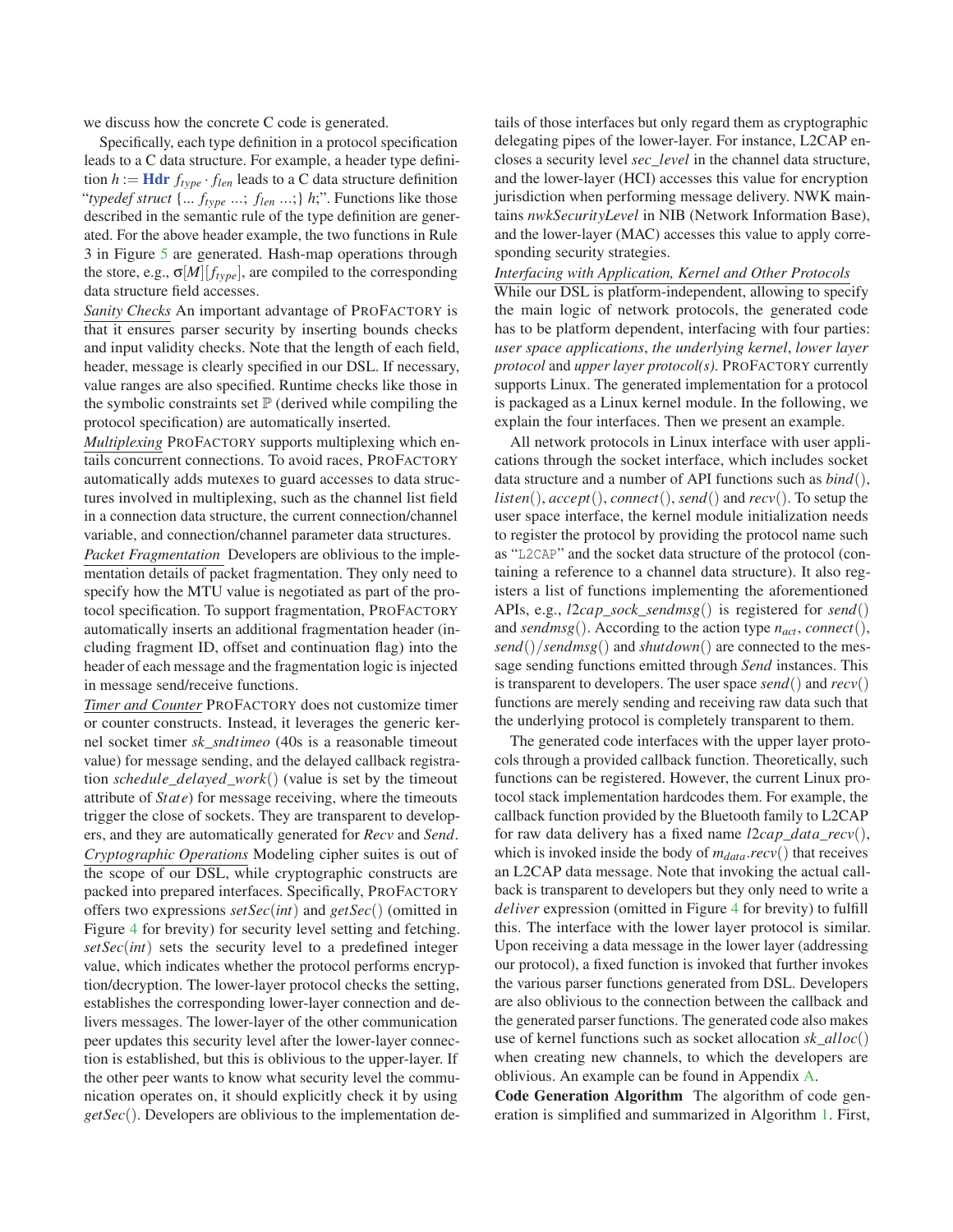data structures are emitted to compose a header file (Line 1–8). Note that the emission of some fields (e.g., timer, state, linked list, mutex and lock) in channel and connection structure is transparent to developers, and PROFACTORY leverages those fields to fulfill state transitions and multiplexing. Then, *findChanByPara* function is generated for each of the parameters defined in the channel structure (Line 9–11), and *createChan* and *createConn* are also emitted (Line 12–13), where concurrency control operations are included. For each message containing a header, a parser is generated to extract (*skb*\_*pull*) the header (Line 16–17), perform sanity checking (Line 18) and invoke an inner parser (Line 19), composing a hierarchical parsing tree. Similarly, a hierarchical message constructor (Line 23–24) is generated to set header fields (e.g., length field). In contrast, a receiving transition defines the parser of a base message (leaf parsing node) without a header. Similarly, it extracts all the fields (Line 28–29) and performs sanity checking (Line 30). In addition, it allocates memory (Line 32), prepares (*skb*\_*put*) local references (Line 33–34), conducts the concrete state transition (Line 37–38), and performs packet delivery (Line 39) for the outgoing message (if applicable). In particular, the optional header argument [*h*] in Line 19 only applies to the parser of base message, which is reflected in Line 27. This design aims to handle message formats where the innermost content parsing involves the information of the adjacent header. Finally, a sending transition defines a message serializer which is almost the same as the construction of the outgoing message in a receiving transition, but the only difference is that it is allowed to carry a userspace data chunk passed through a socket sending function (Line 46, 56). Note that the recursive code generation of expressions/statements, and the channel/connection unlocking operations at the end of parsing are omitted for brevity.

### 6 Automated Verification

An important goal of PROFACTORY is to achieve correctness and security by construction. The goal is validated by automated verification, which includes the following three aspects: verifying *concurrency control correctness using VCC [2, 52]*, *memory safety using Frama-C [17]*, and *state-machine correctness using Z3 [42]*. Note that bugs in any of these aspects could lead to security exploits. We use different tools for the three aspects as they have different focuses. For example, VCC was designed to prove concurrency correctness and has limited support for type/pointer casting, whereas Frama-C was designed to prove memory safety and can hardly reason about concurrent program behaviors. Z3 is a general reasoning engine, and hence very suitable for reasoning about high-level state machine behaviors. The inputs to the first two are C-like functions that can be automatically emitted by PROFACTORY. However, as in most verification systems, the proof process may require developers' manual intervention, e.g., providing a small number of additional pre-conditions

Algorithm 1: Code Generation Algorithm

```
Def. :H,P,M,R,D - sets of defined headers, defined parameters,
            defined messages, defined receiving transitions and defined
            sending transitions
           :structGen - generate data structures
          :localGen - generate local pointers
           :extractGen - refer pointers to socket buffer data
          :checkGen - generate sanity check block
           :allocGen - generate socket buffer allocation block
           :baseMsg - get message base of a layered message
           :timerGen - generate timer updating block
           :sendGen - generate message delivery block
 : codeGen - generate type-specific block<br>1 foreach h \in H do
 2 | structGen(h) ⊳ packed data structure
 3 end<br>4 foreach p \in P do
 \frac{1}{2} structGen(p) \Rightarrow packed data structure
 6 end
 7 structGen(ch)
 8 structGen(cn)<br>9 foreach p \in ch do<br>9 foreach p \in ch do
10 codeGen(p) ⊳ generate findChanByPara
11 end<br>12 codeGen(ch)12 codeGen(ch)  generate createChan
13 codeGen(cn)<br>
14 foreach m = h(f = n_1? : m_1) ... \in M do<br>
b generate createConn
15 | codeGen(m) = define parse_m(ch, cn, skb\_in){
16 localGen(h)
17 extractGen(h)
18 checkGen(h) \triangleright failure is directed to drop
19 if(f == n_1) return parse_m<sub>1</sub>(ch, cn, [h], skb_in);<br>
21 else goto drop:
           else goto drop;
22 drop: k f ree_skb(skb_in); return error;}
23 + define compose_m(ch, cn, skb_out){<br>
compose_m<sub>1</sub>(ch_cn_skb_out);...}
          \textit{compare\_m}_1(\textit{ch}, \textit{cn}, \textit{skb\_out});... \triangleright details omitted
25 end<br>26 foreach r \in R do
26 foreach r \in R do<br>27 codeGen(r) = define
             parse_baseMsg(min)(ch, cn,hprev,skb_in){
28 localGen(baseMsg(min))
29 extractGen(baseMsg(min))
30 checkGen(baseMsg(m_{in})) \triangleright failure is directed to drop
 31 if(codeGen(e_1) \land ch \rightarrow state == s_{f_1}){
32 allocGen(m_{out}) \triangleright failure is directed to drop
33 localGen(mout)
34 extractGen(mout)
           35 codeGen(S)
36 compose_m<sub>out</sub>(ch, cn, skb_out);<br>(ch \rightarrow state) \leftarrow s<sub>t<sub>1</sub></sub>
 \begin{cases}\n\text{compose\_modu}(\text{cm}) \\
\text{(ch} \rightarrow \text{state}) \leftarrow s_{t_1}\n\end{cases}\begin{array}{c|c} \mathbf{38} & \text{timerGen}(s_{t_1}) \\ \mathbf{39} & \text{sendGen}(m_{out}) \end{array}\begin{array}{c|c} 39 & sendGen(m_{out}) \\ 40 & ... \\ 41 & else \textbf{goto} \text{ drop:} \end{array}41 else goto drop;<br>
return success
           return success
43 drop: k f ree_skb(skb_in); k f ree_skb(skb_out); return error;}
44 end<br>45 foreach d \in D do
46 \downarrow codeGen(d) = define send_m<sub>out</sub>(ch, cn, data, len){<br>47 b failure is direc
47 allocGen(m_{out}) \triangleright failure is directed to drop
48 localGen(m_{out})<br>49 extractGen(m_{out})49 extractGen(mout)
 50 if(\text{codeGen}(e_1) \land ch \rightarrow \text{state} == s_{f_1})51 codeGen(S)
 \begin{cases}\n\text{conform}(5) \\
\text{(ch} \rightarrow \text{state}) \leftarrow s_{t_1}\n\end{cases}\begin{array}{c|c} 53 & timerGen(s_{t_1}) \\ 54 & ... \\ 55 & else go to drop; \end{array}else goto drop;
56 \mathbf{if}(data \land len) \text{ memory}(skb\_put(skb\_out, len), data, len);<br>57 compose\_m_{out}(ch, cn, skb\_out);\begin{array}{c|c} 57 & \text{composite\_}m_{out}(ch, cn, skb\_out); \\ 58 & \text{sendGen}(m_{out}); \text{return success:} \end{array}58 sendGen(mout); return success;
59 drop: k f ree_skb(skb_out); return error;}
60 end
```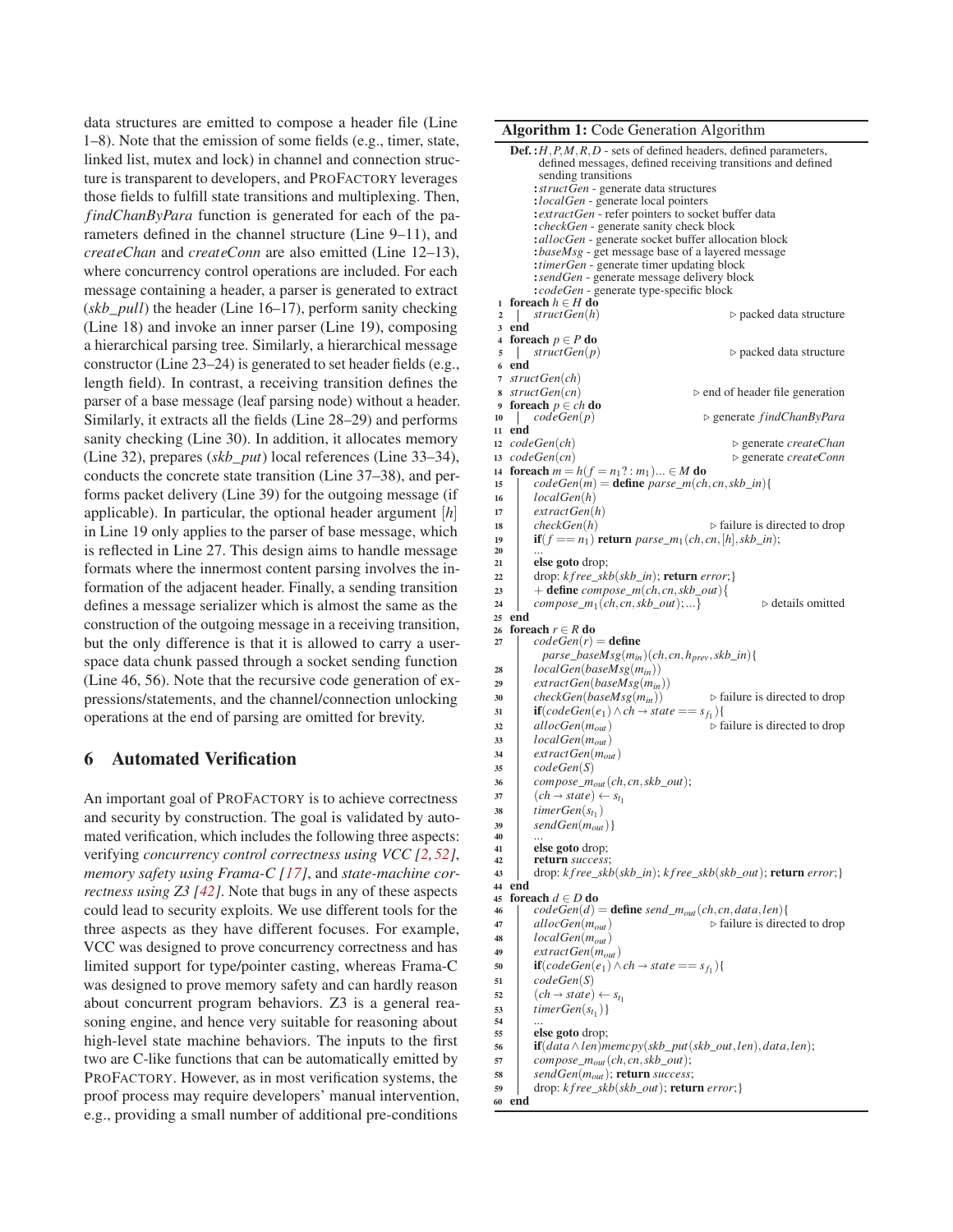and/or loop invariants. The input to Z3 is a set of symbolic constraints derived by interpreting the DSL specification (i.e.,  $\mathbb P$  in Figure 5).

Concurrency Control Correctness. In generated code, concurrency control takes place in connection multiplexing operations, where multiple channels share common information. The verification aims to ensure accesses to such common information do not cause races or deadlocks. During code generation, PROFACTORY also emits code that is amenable for VCC. Particularly, it makes the code self-contained by providing mock data structures and API functions, and replaces mutex operations with VCC-specific lock acquisition and release. With the annotations of the shared data structures, VCC automatically determines concurrency correctness. Figure 7 illustrates an example of this procedure. The code snippet in (a) presents a function generated by PROFACTORY that updates the mtu field of a channel indexed by a channel id cid. Observe that a lock is acquired at Line 4 before accessing the list of channels and then released at Line 10. The channel is further locked at Line 12 and then released at Line 14 after updating the mtu field. The snippet in (b) shows the corresponding version for VCC verification with those in green being VCC-specific keywords declaring shared objects and auxiliary objects. The tags show the correspondences of the mutex operations in (a) and (b). VCC then proves that the code in (b) is race-free and deadlock-free. Details of VCC are not the focus of our work and hence elided. Interested readers are referred to [2].

Memory Safety. Frama-C verification requires per-function code annotations written in its own ACSL specification language [17]. Most such annotations (e.g., pointer validation, memory span validation, memory span separation, loop variant and loop invariant) can be generated by PROFACTORY, but due to the difficulty in automatically producing the complete set of annotations, developers may need to manually insert additional (very limited) preconditions and/or loop invariants to assist the verification process. All the kernel data structures (e.g., sk\_buff) and their operations are manually pre-simplified (one-time effort) as they are not supported. The verification excludes memory access vulnerabilities, i.e., buffer overflow, invalid pointer dereference, memory leakage, use after free and double free. In particular, being free from buffer overflow and invalid pointer dereference are deductively verified, where intermediate targets such as being free of infinite loop, integer overflow/underflow and dividing by zero are also guaranteed, while Frama-C guarantees being free of memory leakage, use after free and double free by tracking memory allocation/deallocation operations. Figure 8 showcases a generated function with Frama-C annotations. The function iterates a parameter list stored in skb\_in, where the lines highlighted in green are the annotations. It was successfully verified by Frama-C. Specifically, the annotations consists of two parts, *function annotations* (Line 21–28) and *loop annotations* (Line 34–44). The former de-



Figure 7: Concurrency correctness for updating a channel



Figure 8: Memory safety for iterating a parameter list

notes the function preconditions (which need to be verified at each callsite of the function). For instance, the execution of l2cap\_conf\_parse requires valid pointers (Line 21–22), valid socket buffer size (Line 23–24) and *separated argument spans* (Line 25–28), meaning they do not overlap. In contrast, loop annotations assist proving loop termination and iterative memory access safety. It usually includes a loop variant that changes across iterations and hence is related to loop termination (e.g., Line 44, length of remaining data in the socket buffer), and a list of loop invariants that specify predicates that must hold across iterations and substantially facilitate the proof procedure (e.g., Line 34–43). Internally, the invariants are auxiliary lemmas which help the proof and must also be deductively verified from function annotations. More details about Frama-C verification can be found in [17].

State Machine Verification by Symbolic Model Checking. To verify state machine correctness, we translate the DSL specification to symbolic constraints and check if the model satisfies a number of general properties. PROFACTORY rewrites DSL specification to the SMT-LIB [19] representa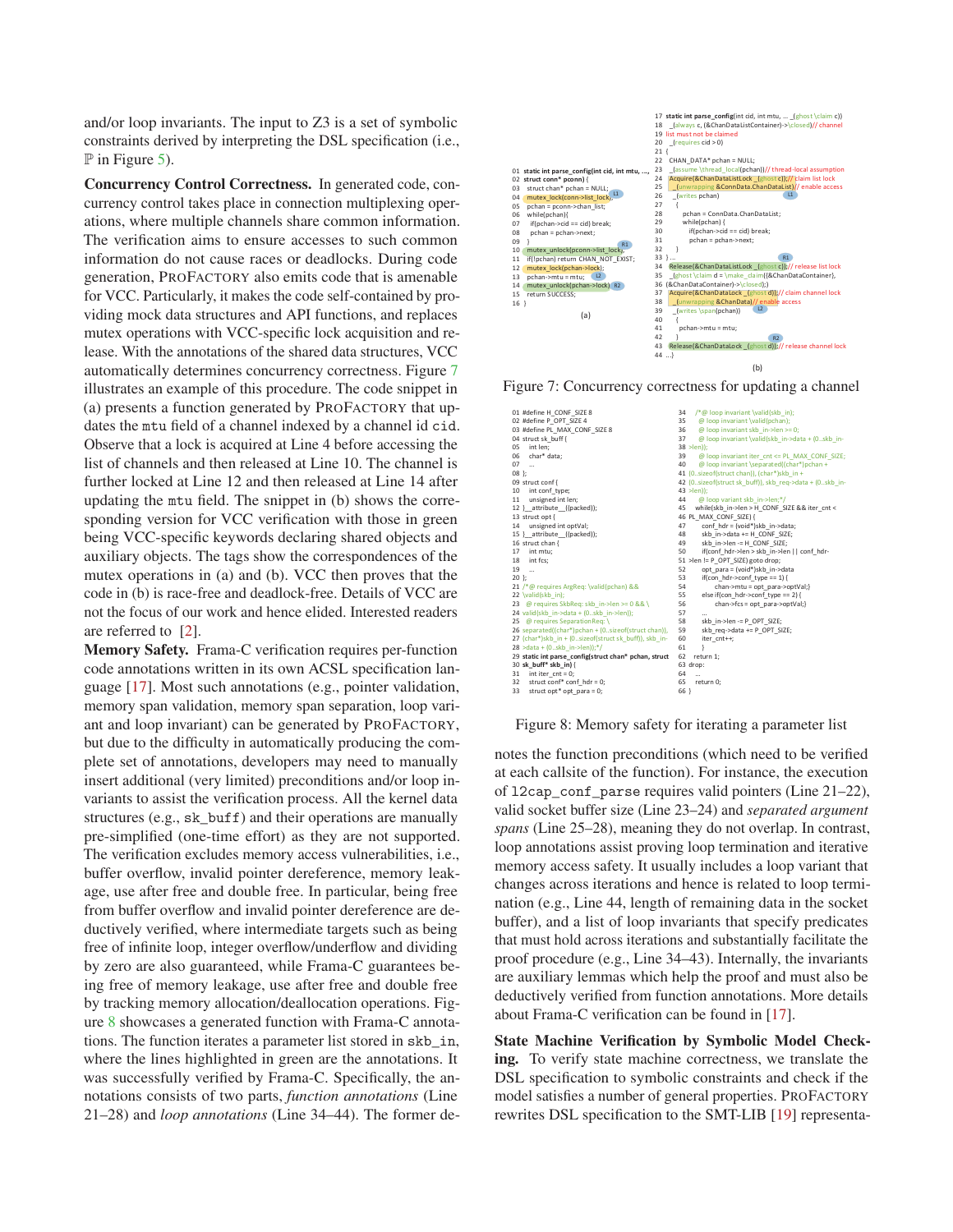tion of Z3, a well-known theorem prover. Z3 supports reasoning of constraints in a large number of theories such as integer, string, array, and bit-vector theories. Specifically, symbolic variables are introduced to describe attributes of abstract data types, such as value of a field *f* , denoted as *f*.*val* in P of Rule 1 in Figure 5, and variables such as channel state. Operations in  $\mathbb P$  such as additions and multiplications are translated to Z3 operations in the corresponding theories. Logical operations, such as conjunctions, disjunctions, and implications (e.g., those in  $\mathbb P$  of Rule 6 in Figure 5 describing the different possible state transitions guarded by different conditions) are directly supported by Z3. General statements such as assignments (whose semantics are standard and elided from Figure 5) are also translated to symbolic constraints. The translation of these statements is standard [29] and elided. Loops are unrolled with the unroll bound of 10, which is practically sufficient for the protocols we model. Note that while at runtime there are multiple channels, we do not have to model these instances during symbolic model checking as we are interested in state transition properties. Variables that can be defined by the user-space, kernel, and remote requests are largely free variables. That is, they are only constrained by range specifications if there are any. We say a property is satisfied (SAT) if Z3 can find a value assignment to all these free variables that can satisfy the property. We validate a number of general properties of state machine behaviors.

*State Reachability* The first property asserts that a destination state  $s_1$  is reachable from the initial state  $s_0$ , denoted as *reachable*( $s_0$ , $s_1$ ). Let the symbolic encoding of the protocol be *M*, which includes the symbolic constraint encodings of all the protocol specifications and statements, and the state variable be *state*. We use *reachableInOne*( $s_0$ , $s_1$ ) to denote that  $s_1$  can be reached from  $s_0$  by one step transition. It is hence defined as  $M \wedge state = s_0 \rightarrow state_1 = s_1$ . Note that we have to rename *state* to *state*<sup>1</sup> to denote the new state. Intuitively, it is SAT if Z3 can find a valuation to free variables (e.g., a message) that induces the state to change from *s*<sup>0</sup> to *s*<sup>1</sup> in one step. Constraint *reachableInTwo*( $s_0$ ,  $s_1$ ) is defined as *reachableInOne*( $s_0, s_k$ )∧*reachableInOne*( $s_k, s_1$ ). Note that the *M* encodings in *reachableInOne*( $s_0, s_k$ ) and *reachableInOne*( $s_k$ , $s_1$ ) need to be renamed as well since they need to be resolved independently (representing different messages). Therefore, *reachable*( $s_0$ , $s_1$ ) is defined as follows.

$$
reachableInOne(s_0, s_1) \vee reachable InTwo(s_0, s_1) \vee ...
$$

Currently, our reasoning is bounded at 15 steps, that is, the maximum transition path has 15 steps.

*Transition Coverage* This property dictates that any transition defined in the protocol is feasible, meaning that it can be triggered by some message sequence(s). Assume the condition guarding a transition from  $s_1$  to  $s_2$  is *e*, we assert *reachable*( $s_0, s_1$ )  $\land$  *e*. Intuitively, we assert that  $s_1$  is reachable from the initial state and *e* is satisfiable.

*Absence of Transition Conflict* This property states that if a message can trigger two or more transitions, there are not two of them satisfiable simultaneously. Assume *s* can lead to  $s_1, s_2, \ldots, s_k$ , guarded by  $e_1, e_2, \ldots, e_k$ , respectively. For any *i*, *j* ∈ [1, *k*] and *i*  $\neq$  *j*, we assert *reachable*(*s*<sub>0</sub>, *s*) ∧ *e*<sub>*i*</sub> ∧ *e*<sub>*j*</sub>. Any SAT result indicates the protocol is buggy. If all are UNSAT, the property holds.

*Race-free Message Sends* This is the property illustrated in Section 2. When two peers are both in some state that is expected to send out a message, the protocol may be trapped into an asynchronous sending race that may lead to message loss. Suppose we have a state  $s_1^a$  for device *A* and a state  $s_1^b$ for device *B* and they have transitions to states  $s_2^a$  and  $s_2^b$  respectively, which are both triggered by a message send event, with *A* sending  $m_a$  and *B* sending  $m_b$ . As both devices are in a sending race, *A* may stay at  $s_1^a$  or reach  $s_2^a$  when  $m_b$  arrives. Correspondingly, *B* may stay at  $s_1^b$  or reach  $s_2^b$  when *ma* arrives. Therefore, message loss may happen when (1)  $s_1^a$  or  $s_2^a$  does not accept  $m_b$ , or (2)  $s_1^b$  or  $s_2^b$  does not accept  $m_a$ , since the message  $m_a$  or  $m_b$  can be dropped. Validating this property requires coupling the reasonings of both sides of a connection. In the following, we define a constraint  $\textit{coReachInOne}(s_1^a, s_1^b, s_2^a, s_2^b)$  that states that by exchanging a message, device *A* can reach  $s_2^a$  (from  $s_1^a$ ) and device *B* can reach  $s_2^b$  (from  $s_1^b$ ).

$$
(M_a \wedge s_1^a \rightarrow s_2^a) \wedge (M_b \wedge s_1^b \rightarrow s_2^b) \wedge (\overleftarrow{m}_a = \overrightarrow{m}_b \vee \overleftarrow{m}_b = \overrightarrow{m}_a)
$$

The first two clauses assert there are messages that induce the state transitions and the last asserts that the incoming message at *A* must be the outgoing message at *B* or vice-versa. Note that the messages (e.g.,  $\overleftarrow{m}_a$  and  $\overrightarrow{m}_a$ ) are essentially a subset of symbolic variables in the model *Ma*. They are instantiated when Z3 resolves  $M_a$ . We can define  $\text{coReach}(s_1^a, s_1^b, s_2^a, s_2^b)$ to dictate that starting from  $s_1^a$  and  $s_1^b$ , the two devices can reach  $s_2^a$  and  $s_2^b$ , respectively, after exchanging a sequence of messages, in a way similar to defining *reachable*() from *reachableInOne*(). For all state pairs  $s_1^a$  and  $s_1^b$  that can both send messages, guarded by conditions *ea* and *eb*. We assert  $\cos\theta$  (*s*<sup>*a*</sup><sub>0</sub>, *s*<sup>*b*</sup><sub>1</sub>, *s*<sup>*h*</sup><sub>1</sub>)  $\land$  *e<sub>a</sub>*  $\land$  *e<sub>b</sub>*. If none is SAT, the property holds. Otherwise, it is vulnerable.

*Deadlock-free Message Receives* The property states that at any time when two peers are both expecting an incoming message at some state, the protocol may get stuck in a receiving deadlock. Therefore, given a pair of states  $s_1^a$  and  $s_1^b$  at the two peers, respectively, we assert the following.

$$
\begin{array}{l} coReach(s_0^a, s_0^b, s_1^a, s_1^b) \rightarrow ((M_a \wedge s_1^a \rightarrow s_2^a \wedge \overrightarrow{m}_a \neq nil) \vee \\ (M_b \wedge s_1^b \rightarrow s_2^b \wedge \overrightarrow{m}_b \neq nil)) \end{array}
$$

The antecedent is the reachability of the two states. The consequent is to say either one can move forward with a message send, meaning that the peer does not have to wait for an incoming message. Any pair that yields UNSAT indicates a deadlock problem.

*Consistent Security Level* In Linux each protocol maintains a security level variable that varies during the lifetime of a connection, depending on the states of authentication and encryption. PROFACTORY supports the mechanism although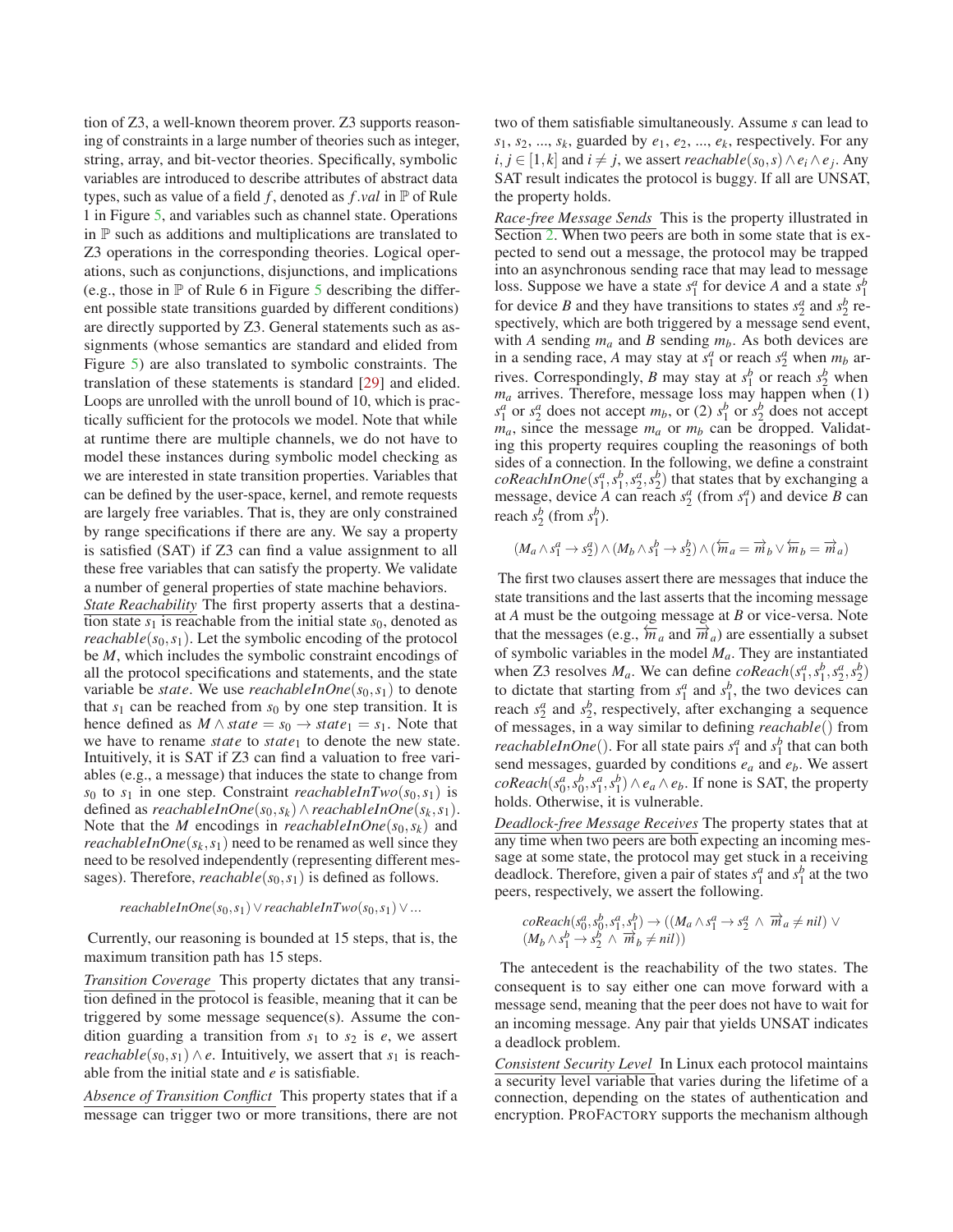we do not model it in the DSL syntax/semantics for brevity. Given a state *s*, we use *sec*(*s*) to denote the security level at the state. The security consistency property dictates that if a state can be reached through different message sequences, it must have the same security level. We assert the following.

$$
reachable(s_0, s) \rightarrow sec(s) \land reachable(s'_0, s') \rightarrow sec(s')
$$
  
 $\land sec(s) \neq sec(s')$ 

Here,  $s'_0$  and  $s'$  denote a renamed version of  $s_0$  and  $s$ , respectively, indicating that they are considered different symbolic variables internally although they have the same meaning. This is to allow Z3 to resolve them independently. Any SAT result suggests an inconsistency problem. In Section 7, we would exhibit a violation of the property.

For the above discussion, one can observe that the model checking is performed in two modes: *isolated* and *coupled*. In the former, we only consider one side of the connection and assume messages from the other side can be anything, even corrupted intentionally by the adversary. In the latter, we reason both sides together and trust the connection to deliver messages properly such that messages on the two sides can be coupled (e.g., in the race-free and deadlock-free properties).

#### 7 Evaluation

We implement a prototype of PROFACTORY in Haskell. We use it to customize 8 IoT protocols, including various Bluetooth (v5.0) protocols for Linux 4.10 kernel and Zigbee (v1.0) NWK layer for ZBOSS simulator [3]. Note that PROFACTORY can also be ported to other protocol stacks or systems if corresponding platform-dependent interfaces are provided. Currently, PROFACTORY does not fully support code generation for the Android kernel. Hence, for the evaluation purposes, we generate core communication components of Bluetooth protocols and manually adapt and integrate them into Android to obtain a customized Bluedroid (or Fluoride) [4].

According to original Bluetooth specifications, we write SDP (Service Discovery Protocol), PAN (Personal Area Network), BNEP, HIDP, RFCOMM and L2CAP in our DSL, and generate code for Linux. Note that BlueZ operates SDP and PAN in the user space but we generate kernel versions for them. Those implementations all pass the verification and they work properly when communicating with real devices (or simulator in the case of Zigbee). We customize RFCOMM and L2CAP, only focusing on the functionality of connectionoriented data delivery, and separating L2CAP classic and L2CAP BLE (Bluetooth Low Energy). Table 1 shows the lines of code in DSL, in the original implementation, and in the generated implementation for each protocol. Compared to the original implementation, the DSL specifications are much more succinct. Even the generated code is of smaller size.

#### 7.1 System Performance

With the generated protocol implementation, we deploy two Raspberry Pi 3 devices, two desktop computers and two An-

Table 1: LoC comparison between original BlueZ implementations and codes generated by PROFACTORY

| Protocol      |  | Lines of Codes          |          |           |  |
|---------------|--|-------------------------|----------|-----------|--|
|               |  | <b>Model Definition</b> | Original | Generated |  |
| <b>SDP</b>    |  | 971                     | 5500     | 3478      |  |
| PAN           |  | 183                     | 1023     | 635       |  |
| <b>BNEP</b>   |  | 590                     | 1447     | 1162      |  |
| <b>HIDP</b>   |  | 578                     | 1966     | 1580      |  |
| <b>RFCOMM</b> |  | 738                     | 4547     | 2465      |  |
| L2CAP-CLA     |  | 1148                    | 10328    | 3419      |  |
| L2CAP-BLE     |  | 1247                    |          | 3868      |  |
| Zigbee-NWK    |  | 782                     | 2373     | 1471      |  |

droid phones (Google Pixel 2) to measure performance for paired communication. Specifically, Raspberry Pi 3 devices and desktop computers load our customized L2CAP and RF-COMM, while we manually replace communication functions with our generated codes (adapted for Android) for L2CAP and RFCOMM in Bluedroid. We perform file transfer (object exchange, using RFCOMM and L2CAP) of a 20MB file for both of the original Bluetooth implementations (BlueZ and Bluedroid) and our customized ones. We repeat the experiment 10 times and collect the geometric mean of time costs in Figure 9. As illustrated, the customized implementation is about 4% less efficient. The efficiency loss in customization is mainly caused by the sanity checks enforced on fields, and the lack of data structure layout optimization in type-based code generation. Meanwhile, the memory footprints of the original bluetooth module are 536KB, 536KB and 439KB for desktop, Raspberry Pi and Phone, while the ones of the customized module are 533KB, 533KB and 438KB. The difference is negligible, and the customized module consumes slightly less because we trimmed unused components in customization.



Figure 9: Comparison of time costs in paired file transfer

Zigbee Evaluation It is challenging to obtain devices with a programmable Zigbee stack. Therefore, we select the Zigbee simulator ZBOSS to conduct our evaluation. Note that this is a reasonable option because mainstream manufacturers are using ZBOSS to test Zigbee implementations before product shipment. In Zigbee NWK, we model the complete NLDE (Network Layer Data Entity) which is responsible for data delivery, consisting of request (for data sending), confirm (for confirming receipt) and indication (for updating link quality). In particular, we customize NLDE by removing the alias fields which are rarely used. For NLME (Network Layer Management Entity), we only model the message formats and generate the primary parsers, but all the payload processing is delegated to the original implementation in ZBOSS. NLME is hardware-specific, highly coupled with lots of hardware physical features and routing operations. Without introducing additional specifications to describe those semantics, PRO-FACTORY is not able to correctly express the whole procedure.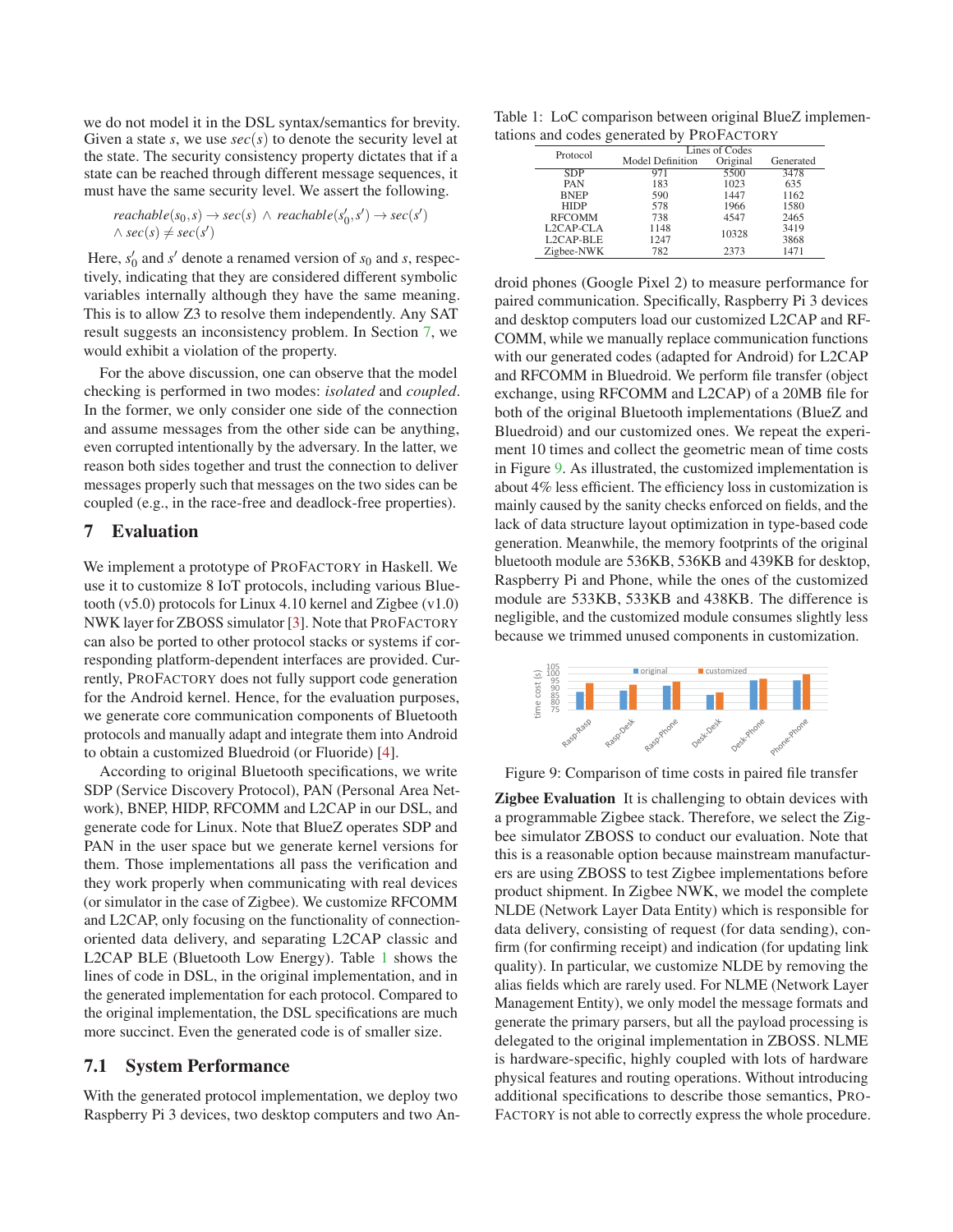Message formats of Zigbee are flatter than that of Bluetooth and a header tailing with a variable-sized field is sufficient to depict all the messages. Because Zigbee establishes a connectionless ad-hoc network, it does not have multiplexing, while all the shared connection information is stored in the NIB data structure for concurrent access. Also, since it does not maintain connections, timer operations are excluded (router nodes require timers to repeatedly send out broadcast messages, but our evaluation only focuses on message delivery of end nodes). ZBOSS is not a kernel-oriented implementation and hence the generation of standard socket interfaces are excluded. ZBOSS maintains a buffer pool, where a message buffer is allocated by ZB\_BUFF\_FROM\_REF and released by zb\_free\_buf. Correspondingly, kernel socket buffer operations are shifted to the two functions in code generation for Zigbee. Between layers, data are delegated through a ring buffer (kernel simply passes the socket buffer). Ring buffer operations are wrapped by ZBOSS, and we can directly generate code to invoke them. Note that different from kernel, the lower/upper layer in ZBOSS is not responsible to release the buffer, hence invoking zb\_free\_buf is always generated after writing to the ring buffer.

In evaluation, we create 5, 10, 15 and 20 nodes to measure the communication time costs. One node communicates with each of the other nodes to transfer 1MB application data. In addition to those nodes, we also create a forwarding node serving as a router to prevent noises caused by pairwise communication. Results are collected in Figure 10. As demonstrated, no significant overhead could be observed. Meanwhile, the memory footprints of the original ZBOSS are 16.9KB, 17.8KB, 19.5KB and 22.4KB, while the ones of the customized version are 16.9KB, 17.7KB, 19.7KB and 22.4KB. The difference is also negligible.



Figure 10: Comparison of time costs in Zigbee data transfer

### 7.2 Vulnerability Averting

Appendix B lists 81 (excluding the one in Section 2) recentlyreleased CVEs that could have been averted if protocols had been defined and generated in PROFACTORY. Specifically, we searched for target CVEs by keyword "Bluetooth" (from 2017) and "Zigbee", and collected the ones related to field boundary checking and security downgrading. These represent the CVEs that we can find from public sources for the protocols we consider. We do not intend to claim the list is complete as there may be vulnerabilities that we are not aware of. The symbolic model checking does not disclose state-machine bugs in most of the protocols rewritten in our

DSL. This is expected because these are widely-used protocols which are considered well specified and maintained. However, we do find a known state-machine vulnerability in PAN that could have been averted. Next, we showcase two of the 81 vulnerabilities (one for secure message parsing and one for state machine verification) in details.

| /sdpd-request.c                                                                              |
|----------------------------------------------------------------------------------------------|
| 722 sdp buf $t * p$ Cache = sdp get cached $rsp(cstate)$ ;                                   |
| 726 if (pCache) {                                                                            |
| if (pCache && cstate->cStateValue.maxBytesSent < pCache->data_size) // patch                 |
| short sent = MIN(max rsp size, pCache->data size - cstate->cStateValue.maxBytesSent);<br>727 |
| pResponse = pCache->data:<br>728                                                             |
| memcpy(buf->data, pResponse + cstate->cStateValue.maxBytesSent, sent);<br>729                |

Figure 11: Code and patch of CVE-2017-1000250

CVE-2017-1000250. This vulnerability [56] can cause information leaks. It resides in the SDP implementation of Linux BlueZ (version 5.46 or earlier). When BlueZ responds to an SDP request, the response message size may exceed the MTU of L2CAP and is dropped by L2CAP. Hence SDP must realize its own fragmentation mechanism. Specifically, a sender peer marks a field to notify a receiver peer that the current packet has continuous fragments. Accordingly, the receiver peer responds with an offset denoting the bytes that have been received so far. Then, the sender peer continues sending the next fragment from the exact offset. Figure 11 illustrates the buggy code and its original patch [7]. As demonstrated, before patching, the value of offset maxBytesSent is not checked and sent can be overflowed. Therefore, out-of-bound bytes can be copied to buf  $\rightarrow$  data and sent to the remote peer. Note that automatically fixing the bug on the existing implementation (i.e., generating the illustrated patch) is extremely difficult without developers' intervention as it is very hard for an automatic analysis to infer the needed data-flow relations. In contrast, since we automatically generate secure packet fragmentation/assembly code all together and perform code verification with Frama-C, the vulnerability is avoided in the first place.

CVE-2017-0783. This vulnerability [5] allows a man-inthe-middle attack and it resides in Android/Windows's PAN implementation. PAN offers the service of network proxy via Bluetooth devices. In the protocol, a device can serve as any of the three roles, GN (Group Ad-hoc Network), NAP (Network Access Point) and PANU (PAN User). Among them, PANU acts as a network client user and GN/NAP represents a proxy/router/bridge. When a PANU device connects to a PANU/GN/NAP device, neither peer checks the security level. In contrast, when a GN/NAP device connects to a PANU device, the PANU device must perform the security check because an unauthorized GN/NAP device can redirect connections to malicious targets. In the vulnerable Bluedroid implementation [6], a PANU device is allowed to act as a GN/NAP device after it connects to a PANU device, bypassing the security check and performing reverse tethering. Figure 12 illustrates the problematic state machine, where a PAN device can send/receive wrapped network messages at PAN\_ready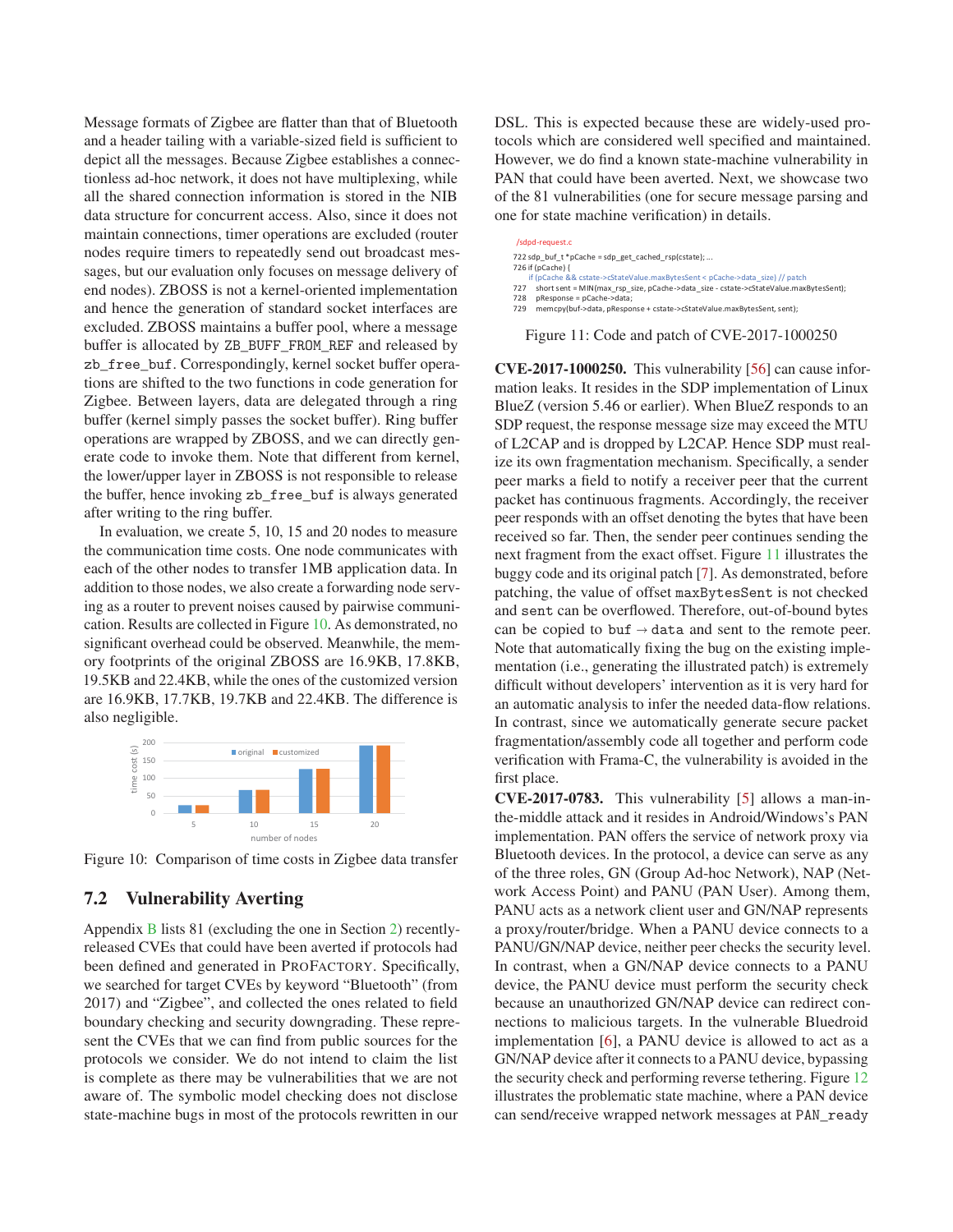

**Recv** pan\_req (((pan\_req->uuid == GN || pan\_req->uuid == NAP) && conn->uuid == PANU && conn->sec == AUTHENTICATED, PAN\_start, PAN\_ready, pan\_rsp, {pan\_rsp->result = SUCCESS; ...})) Recv pan\_req ((pan\_req->uuid == PANU, PAN\_start, PAN\_ready, pan\_rsp, {pan\_rsp->result = SUCCESS; ...})) **Send** pan\_net\_msg ((*nil*, PAN\_ready, PAN\_ready, {...}))

߀ **Recv** pan\_net\_msg ((*nil*, PAN\_ready, PAN\_ready, *nil*, {*...*}))

- Send pan\_req ((conn->sec == AUTHENTICATED, PAN\_start, PAN\_pend  ${pos$  req->uuid = conn->uuid; ...}))  $\odot$
- ߂ **Recv** pan\_rsp ((pan\_rsp->result == SUCCESS, PAN\_pend, PAN\_ready, *nil*, {*...*}))

Figure 12: PAN state machine of CVE-2017-0783

state. The security issue lies in that a device has two transition paths ( $\odot$  and  $\odot$ ) from PAN start to PAN ready but they have inconsistent security levels ( $\bullet$  requires AUTHENTICATED but ➋ does not). The bug is detected when we model check the *consistent security level* property. Note that we integrate the uuid which is exchanged in ATT (Attribute Protocol) into PAN and omit the failure processing branches for PAN messages to simplify our modeling and demonstration. The official patch [6] roughly prohibits any connection to/from remote GN/NAP devices when an Android device performs as PANU, while splitting the PAN\_ready state to deal with  $\bullet$ and ➋ separately may be a better solution.

## 8 Discussion

Flow Control. PROFACTORY currently does not support modeling flow control algorithms. Specifying flow-control is challenging due to the lack of regular design of the various flow-control algorithms. However in the context of IoT, due to resource constraints, existing protocols rarely have complex flow control. In fact, early BlueZ implementations did not have it at all. Regularity may be abstracted out of popular light-weight flow control algorithms and modeled in our DSL. We will leave it to our future work.

Specification Flaws. The working of PROFACTORY largely relies on the robustness of the specification (or DSL). If any part of the specification was further found flawed (e.g., a protocol model specified by PROFACTORY cannot be securely handled in the generated implementation), the claimed security guarantees should be degraded.

Security Properties. Cryptographic constructs are not covered in current specification set, but all the cipher operations are delegated to a pre-established lower layer. This leads to the lack of security guarantees for cryptographic properties (e.g., authentication and secrecy) in PROFACTORY. The future work of integrating existing cryptographic modeling/verification tools into PROFACTORY can bridge the gap.

Firmware Deployment. We foresee two modes of deployment in IoT firmware. The first one is in-production customization, in which the manufacturers make use of PRO-FACTORY to generate secure and correct implementation and customize their networking dialects before shipping the products. The second is post-deployment customization. Through the update interface of a firmware, hardened and customized networking code can be uploaded to deployed products.

Platform Dependence. As discussed in Section 5, the code generation is heavily dependent on the underlying platforms because they can have diverse underlying protocol implementation primitives. This degrades the portability of PRO- FACTORY. Nevertheless, if we target code generation for a particular kernel, this seems to be an inevitable issue. Adding virtualization layers may potentially mitigate the problem.

Semantic Preservation. Currently, semantic-preservation correctness of PROFACTORY code translation has not been comprehensively verified. This will be part of our future work for compiler verification. However, the post-modeling verification still offers security guarantees.

## 9 Related Work

Protocol Modeling Lots of tools towards secure parser generation have been proposed in recent years [12,22,43,45,55,57]. In EverParse [55] researchers devise a compiler transforming tag-length-value message formats to low-level F∗ code that calls a library of parser combinators which are formally verified in F∗. In this way, the security of parsers is guaranteed and it proves to be effective in averting existing TLS vulnerabilities. In [45] a USB-specific message DSL is proposed to emit a hardening suite, which is then be integrated into a production kernel to avert USB parsing vulnerabilities. PADS [43], Spicy [57], Hammer [12] and Nail [22] are all message formalization tools that produce robust parsers from customized message specifications, covering common text or binary protocols across different languages. In particular, PADS is more data-oriented, which offers auxiliary tools to convert data in XML and XQuery formats to formalized specifications. However, as aforementioned, those tools largely focus on messages, and some of them are not able to describe non-context-free formats, we hence develop PROFACTORY to realize comprehensive customization for low-level protocols. Protocol Verification Verifying implementation correctness is a persistent research effort in protocol security area [24– 28, 30, 38, 44, 51, 53, 59]. In ProVerif [30] security protocols are represented by Horn clauses to prove (strong) secrecy, authentication and process equivalence. It is applied in [26] to verify the security of symbolic TLS1.3 models. Tamarin [51] specifies protocol actions taken by agents in different roles, using an expressive DSL based on multiset rewriting rules, to automatically construct proofs for security protocols. It is applied in [24, 38] to perform formal analysis of 5G AKA protocols. AGVI [59] applies iterative deepening to perform cost-constraint searching in order to generate a near-optimal security protocol, with the lowest cost, satisfying all the security requirements that are encoded in a DSL. The authors of [25] resolve the TLS composite state machine issue (unexpectedly accepting invalid handshakes due to state machine fusion) by writing a secure TLS implementation that is verified by Frama-C. In [44] researchers leverage adversarial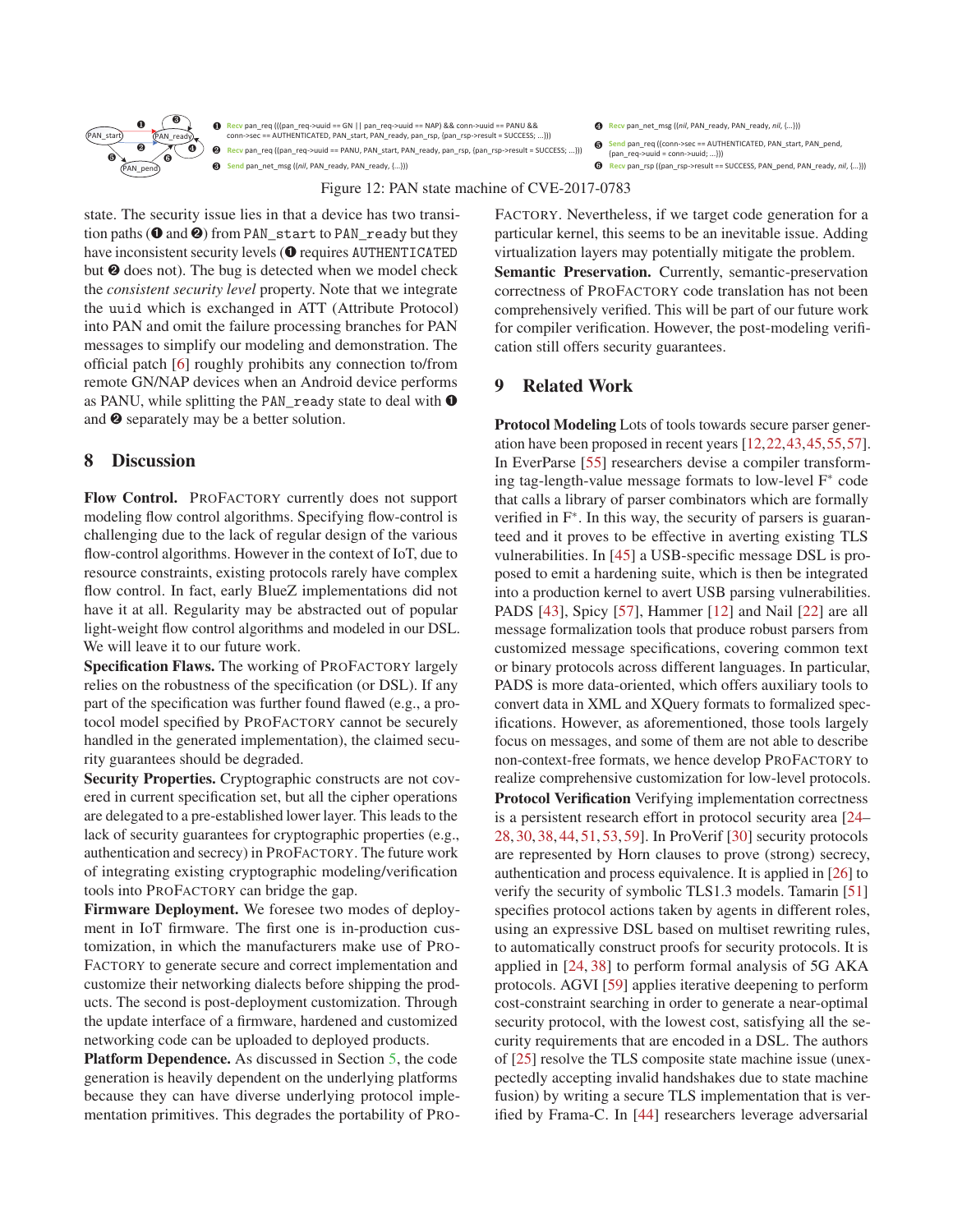testing technique to disclose an authentication vulnerability in 4G LTE. Those techniques are targeting security protocols that are considered orthogonal and complementary to PRO-FACTORY. In [27, 28, 53] various components of TCP implementation are verified through different symbolic modeling techniques, however, PROFACTORY aims to resolve protocol security issues at the beginning, generating secure protocol implementations.

Protocol Reverse Engineering and Fuzzing Reverseengineering protocol specifications from network traces and/or program execution has been well studied in the past decade [31,33,36,39–41,46–48,50,54,62,63,65]. In Discoverer [39] and ScriptGen [48], protocol communication pattern is heuristically learned to infer message formats. Hence, in [31, 47], researchers improve the learning by performing message clustering based on protocol context and semantic information. In [33, 41, 50, 63], researchers extract message formats in a different direction, leveraging dynamic tainting to monitor how a message is processed on the receiver side. In Prospex [36], apart from message formats, an approximate but meaningful state machine can also be extracted based on an augmented prefix tree acceptor. These efforts are complementary to PROFACTORY as the reverse engineered protocol specification can be formalized with our DSL. Protocol fuzzing [23, 34, 58, 60] mutates network messages and network states to disclose vulnerabilities in protocols. They often require protocol specifications to operate. Our DSL provides a way to formulate such specifications.

#### 10 Conclusion

We propose PROFACTORY, in which a protocol could be modeled, checked and securely generated, averting common vulnerabilities residing in protocol implementations. We leverage PROFACTORY to generate Bluetooth and Zigbee protocols and the evaluation shows that PROFACTORY can help to avert 82 known CVEs.

#### Acknowledgments

This research was supported, in part by NSF 1901242 and 1910300, ONR N000141712045, N000141410468 and N000141712947, DARPA HR001119S0089-AMP-FP-034, and ERC H2020 grant 850868. Any opinions, findings, and conclusions in this paper are those of the authors only and do not necessarily reflect the views of our sponsors.

#### References

- [1] https://github.com/JacobFeiWang/USENIX22\_ProFactory.
- [2] VCC: A Verifier for Concurrent C. https://bit.ly/2m4fCHt, 2008.
- [3] Zigbee. https://bit.ly/3lGtrp1, 2011.
- [4] Bluedroid. https://bit.ly/2JUPydq, 2015.
- [5] CVE-2017-0783. https://bit.ly/2UmQ3Rn, 2017.
- [6] CVE-2017-0783 Patch. https://bit.ly/2YH8Shr, 2017.
- [7] CVE-2017-1000250 Patch. https://bit.ly/2FR7WzN, 2017.
- [8] CVE-2017-1000251. https://bit.ly/2xymD8a, 2017.
- [9] CVE-2017-1000251 Patch. https://bit.ly/2WKLkqw, 2017.
- [10] Forbes Roundup of IoT Market. https://goo.gl/UPpmkn, 2018.
- [11] Statista IoT. https://goo.gl/mqt3T7, 2018.
- [12] Hammer. https://bit.ly/3s3bMfI, 2019.
- [13] SIG Bluetooth Specifications. https://bit.ly/2Vw9Y1Q, 2019.
- [14] Zigbee Market. https://bit.ly/3kdNmvr, 2019.
- [15] Bluetooth Core Specification. https://bit.ly/2YwR4VD, 2020.
- [16] Bluetooth Market Report. https://bit.ly/3fRXkAv, 2020.
- [17] Frama-C. https://frama-c.com, 2021.
- [18] Protobuf. https://github.com/protocolbuffers, 2021.
- [19] SMT-LIB. http://smtlib.cs.uiowa.edu/, 2021.
- [20] Aditya Agarwal, Mark Slee, and Marc Kwiatkowski. Thrift: Scalable cross-language services implementation. Technical report, 2007.
- [21] Wahhab Albazrqaoe, Jun Huang, and Guoliang Xing. Practical bluetooth traffic sniffing: Systems and privacy implications. In *Proc. of MobiSys '16*, 2016.
- [22] Julian Bangert and Nickolai Zeldovich. Nail: A practical tool for parsing and generating data formats. In *Proc. of OSDI '14*, 2014.
- [23] Greg Banks, Marco Cova, Viktoria Felmetsger, Kevin Almeroth, Richard Kemmerer, and Giovanni Vigna. Snooze: Toward a stateful network protocol fuzzer. In *Proc. of ISC '06*, 2006.
- [24] David Basin, Jannik Dreier, Lucca Hirschi, Saša Radomirovic, Ralf Sasse, and Vincent Stettler. A formal analysis of 5g authentication. In *Proc. of CCS '18*, 2018.
- [25] B. Beurdouche, K. Bhargavan, A. Delignat-Lavaud, C. Fournet, M. Kohlweiss, A. Pironti, P. Strub, and J. K. Zinzindohoue. A messy state of the union: Taming the composite state machines of tls. In *Proc. of IEEE S&P '15*, 2015.
- [26] Karthikeyan Bhargavan, Bruno Blanchet, and Nadim Kobeissi. Verified models and reference implementations for the TLS 1.3 standard candidate. In *Proc. of IEEE S&P '17*, 2017.
- [27] Steve Bishop, Matthew Fairbairn, Michael Norrish, Peter Sewell, Michael Smith, and Keith Wansbrough. Rigorous specification and conformance testing techniques for network protocols, as applied to tcp, udp, and sockets. In *Proc. of SIGCOMM '05*, 2005.
- [28] Steve Bishop, Matthew Fairbairn, Michael Norrish, Peter Sewell, Michael Smith, and Keith Wansbrough. Engineering with logic: Hol specification and symbolic-evaluation testing for tcp implementations. In *Proc. of POPL '06*, 2006.
- [29] Nikolaj Bjørner, Leonardo de Moura, Lev Nachmanson, and Christoph Wintersteiger. Programming z3. https://stanford.io/2GS004D, 2017.
- [30] Bruno Blanchet. Modeling and verifying security protocols with the applied pi calculus and ProVerif. *Foundations and Trends in Privacy and Security*, 1(1–2):1–135, October 2016.
- [31] Georges Bossert, Frédéric Guihéry, and Guillaume Hiet. Towards automated protocol reverse engineering using semantic information. In *Proc. AsiaCCS '14*, 2014.
- [32] David Brumley, Juan Caballero, Zhenkai Liang, James Newsome, and Dawn Song. Towards automatic discovery of deviations in binary implementations with applications to error detection and fingerprint generation. In *Proc. of USENIX Security '07*, 2007.
- [33] Juan Caballero, Heng Yin, Zhenkai Liang, and Dawn Song. Polyglot: Automatic extraction of protocol message format using dynamic binary analysis. In *Proc. of CCS '07*, 2007.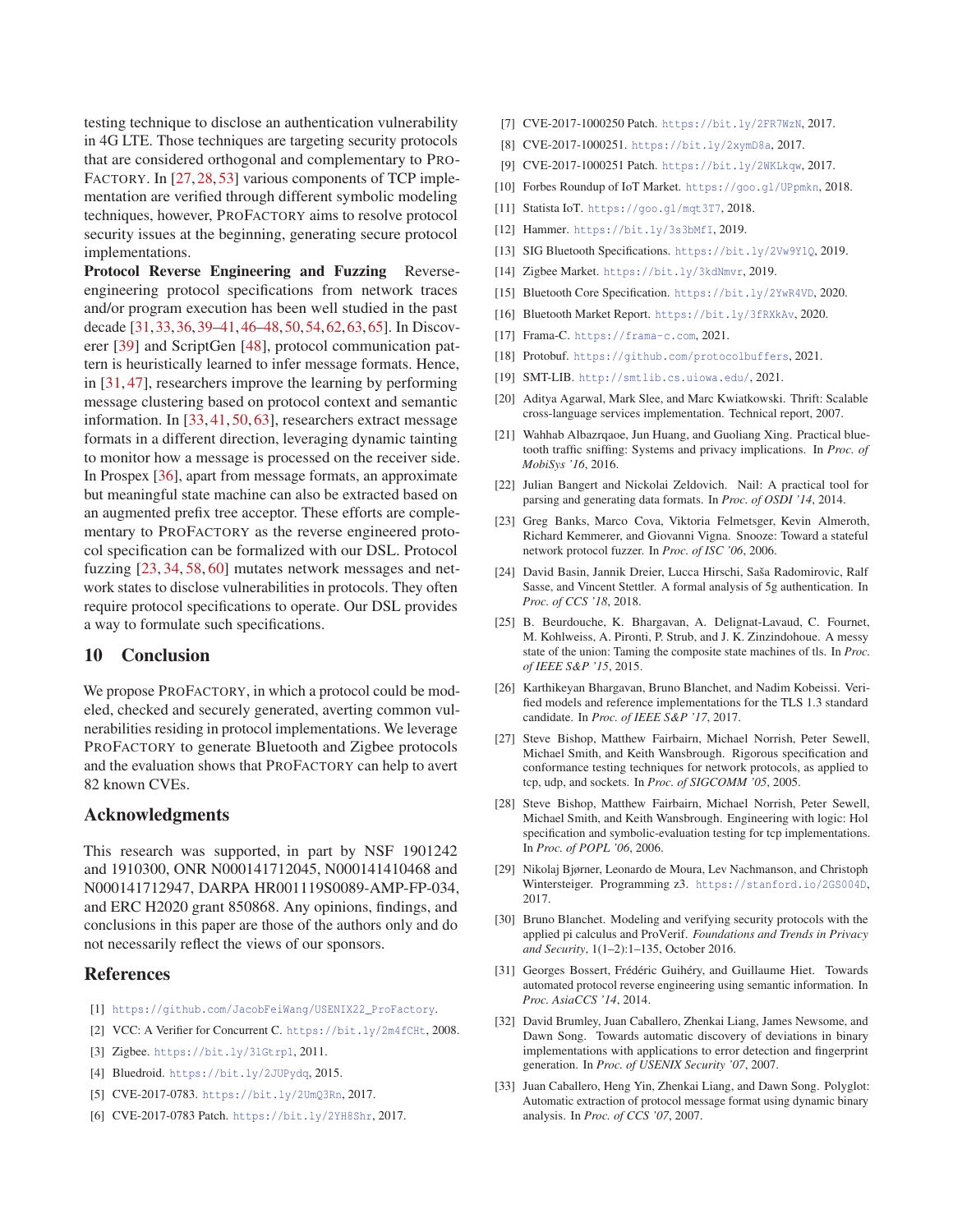- [34] Jiongyi Chen, Wenrui Diao, Qingchuan Zhao, Chaoshun Zuo, Zhiqiang Lin, XiaoFeng Wang, Wing Cheong Lau, Menghan Sun, Ronghai Yang, and Kehuan Zhang. Iotfuzzer: Discovering memory corruptions in iot through app-based fuzzing. In *Proc. of NDSS '18*, 2018.
- [35] Jiongyi Chen, Chaoshun Zuo, Wenrui Diao, Shuaike Dong, Qingchuan Zhao, Menghan Sun, Zhiqiang Lin, Yinqian Zhang, and Kehuan Zhang. Your iots are (not) mine: On the remote binding between iot devices and users. In *Proc. of DSN '19*.
- [36] Paolo Milani Comparetti, Gilbert Wondracek, Christopher Kruegel, and Engin Kirda. Prospex: Protocol specification extraction. In *Proc. of IEEE S&P '09*, 2009.
- [37] J. A. Crain and S. Bratus. Bolt-on security extensions for industrial control system protocols: A case study of dnp3 sav5. *IEEE Security Privacy*, 13(3):74–79, 2015.
- [38] Cas Cremers and Martin Dehnel-Wild. Component-based formal analysis of 5g-aka: Channel assumptions and session confusion. In *Proc. of NDSS '19*, 2019.
- [39] Weidong Cui, Jayanthkumar Kannan, and Helen J. Wang. Discoverer: Automatic protocol reverse engineering from network traces. In *Proc. of USENIX Security '07*, 2007.
- [40] Weidong Cui, Vern Paxson, Nicholas Weaver, and Randy H. Katz. Protocol-independent adaptive replay of application dialog. In *Proc. of NDSS '06*, 2006.
- [41] Weidong Cui, Marcus Peinado, Karl Chen, Helen J. Wang, and Luis Irun-Briz. Tupni: Automatic reverse engineering of input formats. In *Proc. of CCS '08*, 2008.
- [42] Leonardo de Moura and Nikolaj Bjørner. Z3: An efficient smt solver. In C. R. Ramakrishnan and Jakob Rehof, editors, *Tools and Algorithms for the Construction and Analysis of Systems*, 2008.
- [43] Kathleen Fisher and David Walker. The pads project: An overview. In *Proc. of ICDT '11*, 2011.
- [44] Syed Rafiul Hussain, Omar Chowdhury, Shagufta Mehnaz, and Elisa Bertino. Lteinspector: A systematic approach for adversarial testing of 4g LTE. In *Proc. of NDSS '18*, 2018.
- [45] Peter C. Johnson, Sergey Bratus, and Sean W. Smith. Protecting against malicious bits on the wire: Automatically generating a usb protocol parser for a production kernel. In *Proc. of ACSAC '17*, 2017.
- [46] Tammo Krueger, Hugo Gascon, Nicole Krämer, and Konrad Rieck. Learning stateful models for network honeypots. In *Proc. of AISec '12*, 2012.
- [47] Tammo Krueger, Nicole Krämer, and Konrad Rieck. Asap: Automatic semantics-aware analysis of network payloads. In *Proc. of PSDML '10*, 2010.
- [48] Corrado Leita, Ken Mermoud, and Marc Dacier. Scriptgen: An automated script generation tool for honeyd. In *Proc. of ACSAC '05*.
- [49] Amit A. Levy, James Hong, Laurynas Riliskis, Philip Levis, and Keith Winstein. Beetle: Flexible communication for bluetooth low energy. In *Proc. of MobiSys '16*, 2016.
- [50] Zhiqiang Lin, Xuxian Jiang, Dongyan Xu, and Xiangyu Zhang. Automatic protocol format reverse engineering through context-aware monitored execution. In *Proc. of NDSS '08*, 2008.
- [51] Simon Meier, Benedikt Schmidt, C. Cremers, and D. Basin. The tamarin prover for the symbolic analysis of security protocols. In *Proc. of CAV '13*, 2013.
- [52] Michal Moskal, Wolfram Schulte, Ernie Cohen, and Stephan Tobies. A practical verification methodology for concurrent programs. Technical Report MSR-TR-2009-2019, 2009.
- [53] Madanlal Musuvathi and Dawson R. Engler. Model checking large network protocol implementations. In *Proc. of NSDI '04*, 2004.
- [54] James Newsome, David Brumley, Jason Franklin, and Dawn Song. Replayer: Automatic protocol replay by binary analysis. In *Proc. of CCS '06*, 2006.
- [55] Tahina Ramananandro, Antoine Delignat-Lavaud, Cedric Fournet, Nikhil Swamy, Tej Chajed, Nadim Kobeissi, and Jonathan Protzenko. Everparse: Verified secure zero-copy parsers for authenticated message formats. In *Proc. of USENIX Security '19*, 2019.
- [56] Ben Seri and Gregory Vishnepolsky. BlueBorne. https://armis. com/blueborne/, 2017.
- [57] Robin Sommer, Johanna Amann, and Seth Hall. Spicy: A unified deep packet inspection framework for safely dissecting all your data. In *Proc. of ACSAC '16*, 2016.
- [58] Juraj Somorovsky. Systematic fuzzing and testing of tls libraries. In *Proc. of CCS '16*, 2016.
- [59] Dawn Song, Adrian Perrig, and Doantam Phan. Agvi automatic generation, verification, and implementation of security protocols. In Gérard Berry, Hubert Comon, and Alain Finkel, editors, *Proc. of CAV '01"*, 2001.
- [60] Octavian Udrea and Cristian Lumezanu. Rule-based static analysis of network protocol implementations. In *Proc. of USENIX Security '06*, 2006.
- [61] Mathy Vanhoef and Frank Piessens. Key reinstallation attacks: Forcing nonce reuse in wpa2. In *Proc. of CCS '17*, 2017.
- [62] Zhi Wang, Xuxian Jiang, Weidong Cui, Xinyuan Wang, and Mike Grace. Reformat: Automatic reverse engineering of encrypted messages. In *Proc. of ESORICS '09*, 2009.
- [63] Gilbert Wondracek, Paolo Milani Comparetti, Christopher Krügel, and Engin Kirda. Automatic network protocol analysis. In *Proc. of NDSS '08*, 2008.
- [64] Fenghao Xu, Wenrui Diao, Zhou Li, Jiongyi Chen, and Kehuan Zhang. Badbluetooth: Breaking android security mechanisms via malicious bluetooth peripherals. In *Proc. of NDSS '19*, 2019.
- [65] Yapeng Ye, Zhuo Zhang, Fei Wang, Xiangyu Zhang, and Dongyan Xu. Netplier: Probabilistic network protocol reverse engineering from message traces. In *Proc. of NDSS '21*, 2021.

#### A Platform-dependent Interface Example

Figure 13 illustrates the platform-dependent interfaces of L2CAP, with the user space on the left, the lower layer protocol (HCI) on the right, the box with green header in the center generated from the DSL and the boxes with headers of other colors the interfaces. Specifically, module initialization (the orange box in the middle of the second column) registers the protocol structure (the top orange box in the third column) and L2CAP socket operations that are invoked by user space (the bottom orange box). The registered socket operations need to invoke the functions generated from DSL (in the center) to fulfill message parsing and state transition. Inside those functions, common operations of Bluetooth family, kernel socket, kernel data structure, and kernel memory are invoked (through the interfaces in the red boxes). In particular, L2CAP needs to invoke these interfaces to accomplish data delivery and connection establishment. The lower layer protocol HCI (Host Controller Interface) invokes a callback *l*2*cap*\_*recv*\_*acldata* to inform L2CAP upon receiving a message. L2CAP invokes a callback *l*2*cap*\_*data*\_*recv* after unwrapping the raw data.